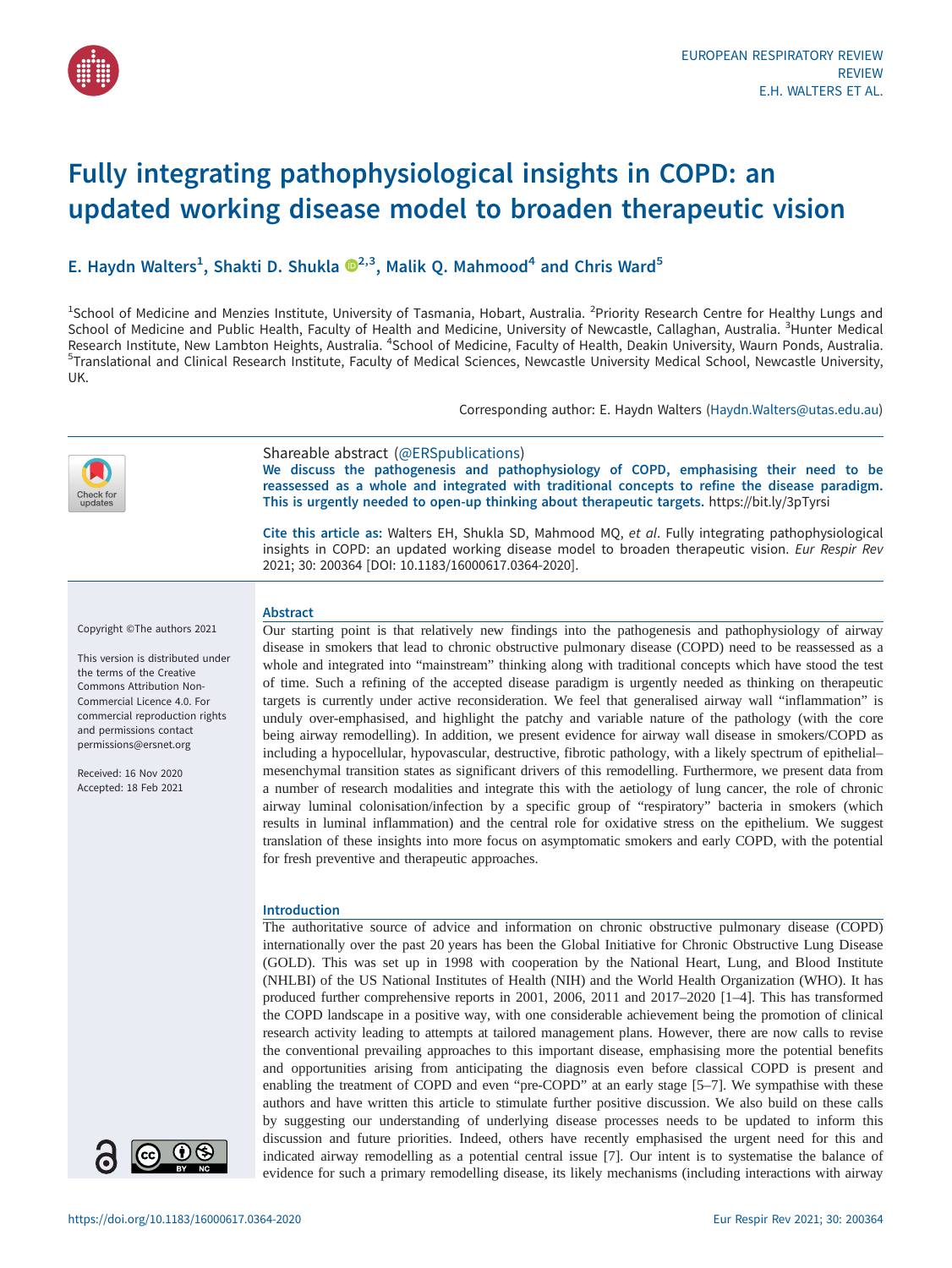luminal pathology) and the implications for disease management before COPD ensues, even and perhaps especially in smokers.

#### The airway inflammation hypothesis of COPD airways

A key success of initiatives such as GOLD and COPDGene has been in promoting the assessment of clinical trajectory and severity in overt disease, emphasising airway function and more recently symptoms and acute exacerbations (AEs). Sections on pathogenesis have always tended to be less central and we propose that the strength and success of this approach, focusing on clinical disease, may have led to a relative down-playing of developments around underlying disease processes that inform design of better preventive treatments. The 2001 GOLD document [\[1\]](#page-10-0), for example, advanced a disease model based on an abnormal airway "inflammatory response of the lungs", with chronic inflammation involving mainly innate inflammatory activation. This inflammation was then said to damage lung tissue, so reinforcing sustained chronic inflammation and itself leading directly to COPD. "Scar tissue" involving the small airways was mentioned, with the implication that this too was due to ongoing inflammatory processes. This initial hypothetical GOLD model set the scene for all subsequent reports, which largely re-iterated this paradigm of inflammatory disease, including for emphysema referred to under the same umbrella. To an extent this proposal may well be correct, but we would suggest the refinement that much of this inflammation is in the airway lumen, this being one aspect of intermediary mediation between smoking and core remodelling disease, rather than the primary airway wall pathology itself.

An inflammation-predominant disease model of COPD has, we believe, had a major influence on respiratory cultural thinking and on its research and therapeutics agenda. However, it is notable that the GOLD model was only explicitly evidenced (with regard to two mechanistic papers [\[8](#page-10-0), [9\]](#page-10-0)) in 2001, neither of which really provided what could be regarded as a convincing picture of innate airway wall inflammation. Thus, in 1957, LEOPOLD and GOUGH [\[8](#page-10-0)] observed what they termed "(post)-inflammatory fibrosis" and destruction of small airways in post mortem lungs, the inflammation being inferred from some inflammatory exudate in the lumen of their post mortem tissue samples and the thickened and purely fibrosed airway wall. In addition, SAETTA et al.  $[9]$  studied lungs from smokers both with and without COPD, with the major signal in COPD found to be small airway thickening (the only cellular change in the COPD group compared to the other smokers being an increase in CD8<sup>+</sup> lymphocytes). Notably, there was no suggestion of an increase in macrophages or neutrophils in the airway wall tissues.

Our group extensively reviewed this issue in 2017 [[10\]](#page-10-0) and concluded that evidence for this inflammatory hypothesis in any broad sense is minimal. We do not intend to review this literature again here, as this review is intended to be an update and follow-up to that previous document. However, EAPEN et al. [[11\]](#page-10-0) published what could be regarded as a uniquely comprehensive analysis of airway wall cellular content in the same year and this did not support (and indeed ran counter to) the airway wall inflammation narrative, at least in any conventional sense and especially in the small airways. Furthermore, this was one of the very few such studies that included a normal control population and total cell counts by sublayer in the airway wall, as well as reporting all inflammatory/immune cell types by both absolute number and percentage of total. The most striking feature of airway wall cellularity throughout the bronchial tree in COPD was hypocellularity. This was quite marked, with a 50% reduction in total cells in smoker COPD in the large airways and 30% in the small airways ([figure 1](#page-2-0), where the larger left-hand chart represents the normal cellular pattern and the smaller right-hand chart the fewer cells of the relatively hypocellular COPD small airway wall). In fact, this replicated an earlier independent analysis, albeit one performed for a different purpose [[12\]](#page-10-0). There are some subtle differences in cells between the large and small airways, and subtle changes in "inflammatory" cells in percentage terms in COPD; however, the only significant change in absolute cell counts was again in CD8<sup>+</sup> lymphocytes. Eosinophils were highly variable between individuals and sites, and much fewer in number than other cell types in what was a typical and non-asthma-hybrid COPD group. Such counts were not obviously different from normal and, as such, eosinophils were not reported due to the poor and uncertain signal. Very importantly, all cellular changes in COPD airways were undoubtedly present as a feature of smoking per se, with only a small extra signal in COPD at most, at least in mild–moderate disease.

One potentially important and rather different report that might unsettle this conclusion on the airway wall, at least regarding COPD itself, was that of POLOSUKHIN et al. (2017) [\[13](#page-10-0)]. Whole lungs were obtained from clinical transplant services for both normal control tissue and ex-smoker severe (stage 3–4) COPD tissue. As in our own small airway studies, for stage 1–2 COPD they obtained lung resection material from ex-smokers with lung cancer. No actively smoking COPD subjects or actively smoking non-COPD subjects were included. Using low power magnification for assessment they found patchy disease that affected some airways and not others, and which was more common in more severe stages of disease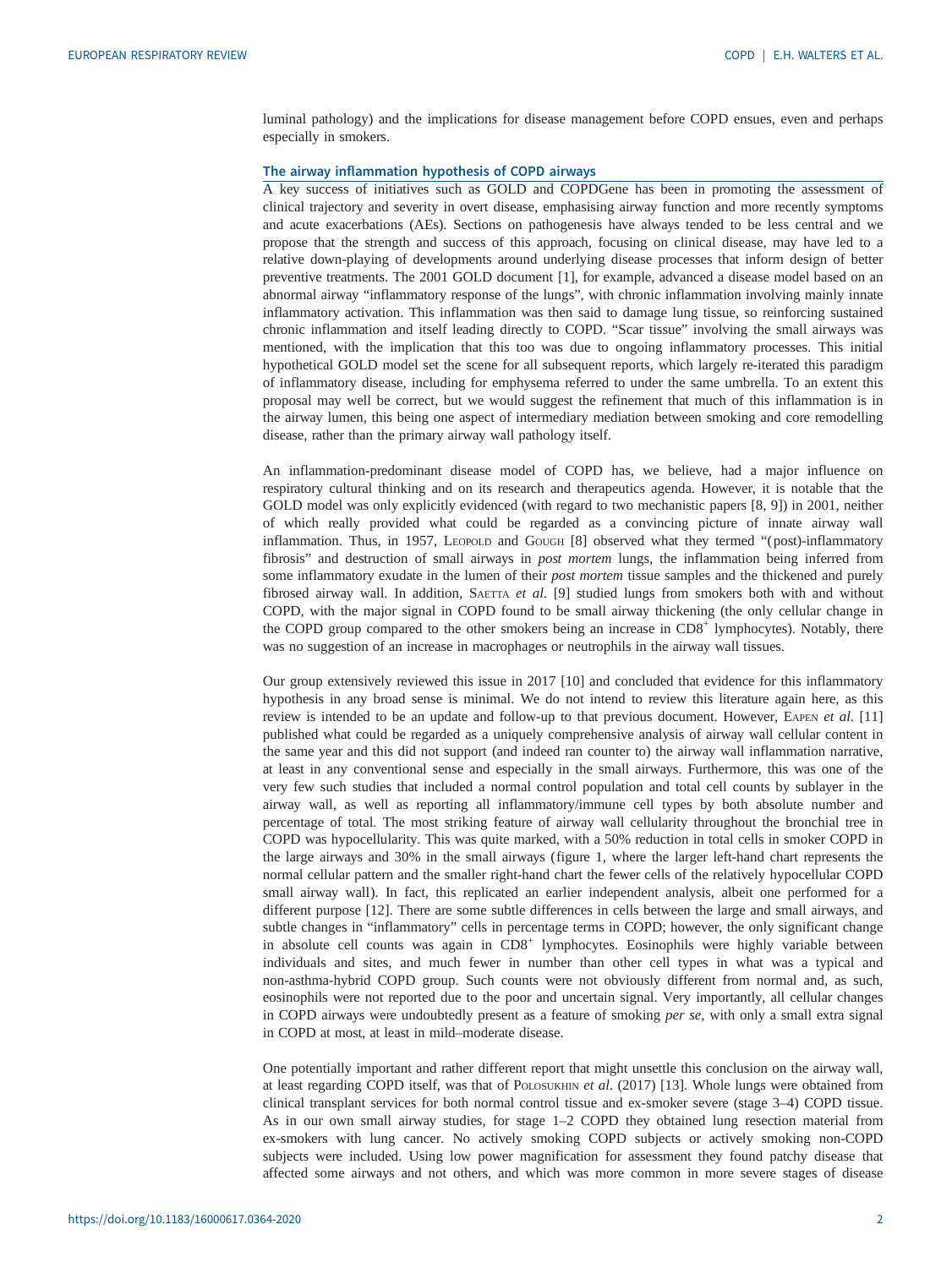<span id="page-2-0"></span>

FIGURE 1 Total cell counts and absolute/percentage values for cell types in the small airways of normal never smokers and currently smoking chronic obstructive pulmonary disease (COPD) subjects (COPD-CS subjects). The changes evident in COPD are in fact mainly smoking-related [[11, 14](#page-10-0)]. The size of the pie-charts corresponds to the total cell counts (non-scaled). CS: cigarette smoke.

compared with milder disease. In terms of inflammation, they described neutrophil and macrophage increases that were especially marked in severe disease. These were mostly in the form of peripheral cuffing around the airways in the adventitial layer and the parenchymal lung beyond this, but only in patches where remodelling was also present. Although this may prove to be a highly significant paper, no one else has (to our knowledge) described such marked peripheral inflammatory findings. This applies even to LEOPOLD and GOUGH [\[8\]](#page-10-0) in their original detailed descriptions of airway disease in centrilobular emphysema. We would agree with the patchy nature of COPD small airway disease and, when averaged, many remodelling indices have wide group confidence limits and overlap with normal controls in a manner that is consistent with this. Furthermore, human studies of inflammatory cells in the airway wall in COPD have largely been solely about cell profiles. Thus, it is possible that subtle changes in function could be important pathogenically, even with normal cell numbers [\[11](#page-10-0), [14](#page-10-0)].

#### Airway remodelling as the primary disease in COPD airways

Airway wall tissue remodelling was first noted early in research into smoking and COPD pathology, with changes to the epithelium (such as goblet cell hyperplasia and squamous metaplasia) [\[15](#page-10-0), [16](#page-10-0)] accompanied by submucosal (below the muscle layer) mucous gland hyperplasia. However, there is unanimity in the subsequent literature that the most outstanding change in airway resistance in COPD occurs not with these ubiquitous smoking-related epithelial changes but with wall thickening and narrowing, most importantly in the small airways (those of <2 mm internal diameter) [[17](#page-10-0)–[19](#page-10-0)]. Despite the physiological resistive consequences being peripheral, all these pathological remodelling changes occur throughout the airway tree and in smokers as well as in COPD subjects. As an aside, the increase in resistance occurs primarily in the middle-sized airways in asthma due to muscle thickening, but becomes peripheral in asthmatic subjects who smoke [[20\]](#page-10-0).

In smokers, the first physiological consequences are a decrease in forced vital capacity (FVC) secondary to air trapping and encroachment by increasing residual volume (RV), all due to fixed small airway narrowing [\[21](#page-10-0)–[23\]](#page-10-0) and air trapping in the surrounding lung. More insights into the crucial role of small airway remodelling in COPD came from the early observations that, as well as wall thickening, the remodelling process involved obliteration of small airways, occurring even before the forced expiratory volume in 1 s (FEV<sub>1</sub>)/FVC ratio began to change [\[19](#page-10-0)]. This was confirmed later in studies using micro-computed tomography (micro-CT) techniques, indicating that 40% or more of small airways had disappeared even in apparently earliest-stage COPD [\[23](#page-10-0), [24\]](#page-10-0). This means that the very ontological designation of COPD, based on a rather arbitrary  $FEV<sub>1</sub>/FVC$  ratio (<70%), needs updating [\[5\]](#page-10-0) to avoid underestimating disease burden in smokers.

COPDGene has pointed out how heterogeneous the trajectory to COPD really is [\[6\]](#page-10-0). Furthermore, since the conventional transition point is actually quite late in the pathogenic process and given that  $FEV<sub>1</sub>$  is predominantly a large airway flow index while FVC itself decreases with air trapping, the  $FEV<sub>1</sub>/FVC$  ratio is hardly an optimal measure of deteriorating small airway function. Indeed, in the Australian Burden of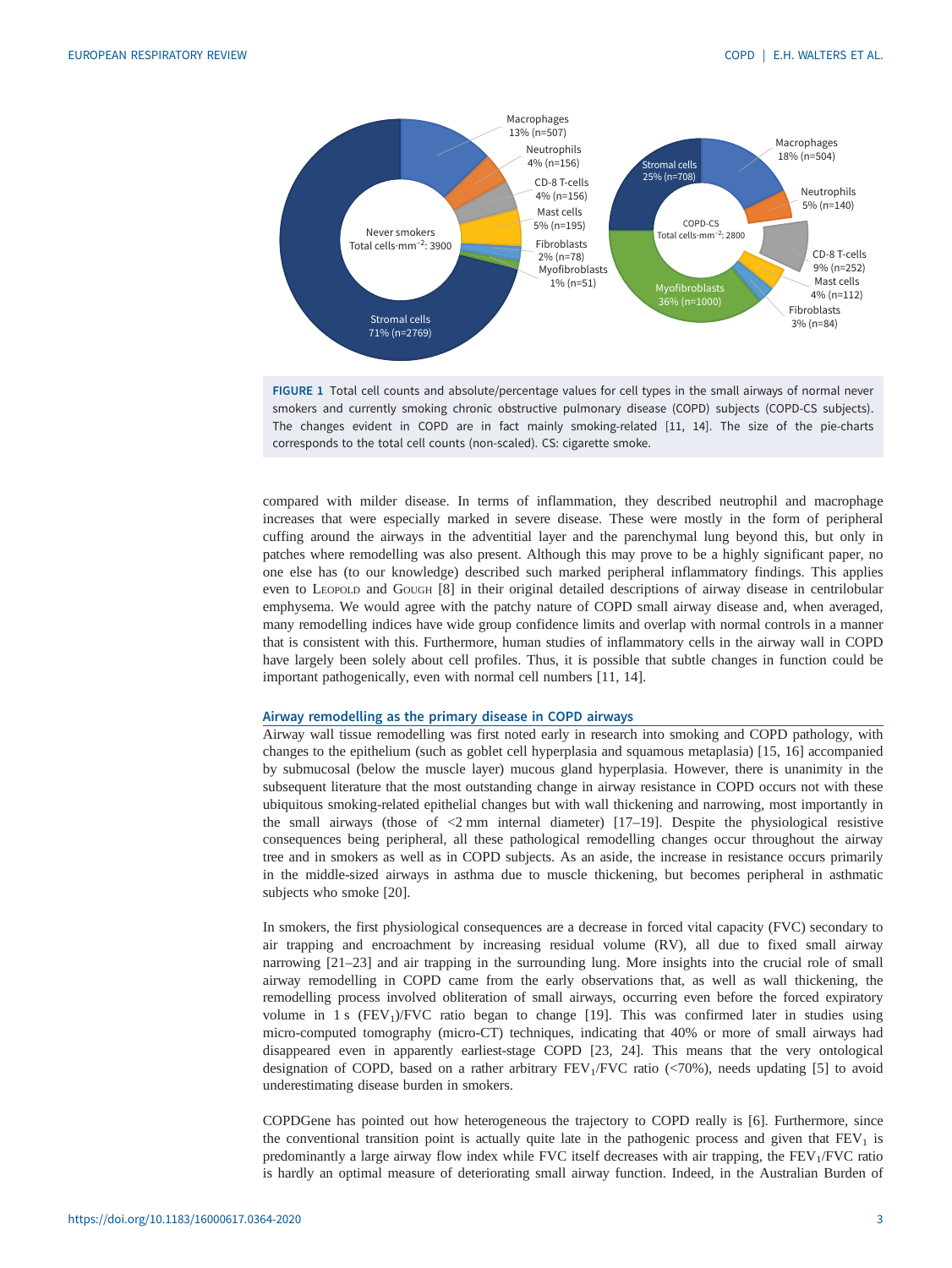Obstructive Lung Disease (BOLD) [\[25](#page-10-0)] study, which used the degree of scalloping of the mid to distal part of the descending limb of the spirometric flow–volume curve as an appropriate index of small airway narrowing/obliteration, 25% more significant airway obstruction was detected in the general community.

Thus, one of our main points (now also made by many others [[5](#page-10-0)–[7](#page-10-0)]) is that the focus for prevention and treatment should be more on "smoking-related airway disease" even before progression to COPD, or indeed even before symptoms. Thus, even totally asymptomatic smokers may be in urgent need of secondary prevention measures, especially if they are on a rapid downhill trajectory. While this is frequently inferred it is not in the official guidelines and as such is not yet culturally embedded.

Before moving on, we feel it would be worthwhile to specifically address three pertinent matters. First, the paper perhaps most quoted in defence of the inflammatory model of COPD pathogenesis is probably that from Hogg et al. [[26](#page-10-0)]. Again, the outstanding feature emphasised was airway wall remodelling, but the paper seems more remembered for its small airway wall inflammatory cell profiles in lung resection material. These were from COPD patients only, with no normal or smoker-normal controls. A quite novel technique was used which detected inflammatory-type cells only in a minority of airways in early COPD; thus, only 40% of all airways contained any neutrophils or macrophages and 20% had CD8<sup>+</sup> lymphocytes. This patchiness is again rather reminiscent of the study by POLOSUKHIN *et al.* [[13\]](#page-10-0), although their cellular findings were very different (in a quantitative cell analysis of the minority of airways containing inflammatory cells, their only significant signal was for  $CDB<sup>+</sup>$  lymphocytes and then only in the most severe groups (GOLD 3–4 together)). They further described, again in the most severe COPD only, aggregates of B-cells that were suggested as likely secondary to chronic infection in end-stage disease. Notably, in a rather earlier study [[27\]](#page-10-0), our group described such bronchus-associated lymphoid tissue (BALT) aggregates in the airways, with surrounding T-cells and hypervascularity, even in normal subjects (although they were especially common in smokers even without COPD). There has been substantial emphasis given to formulating the pathological picture of COPD based on data from severe disease [[13, 26\]](#page-10-0). However, it is of interest that the BOLD study emphasised that such end-stage (grade 3–4) disease occurs in only about 2% of all the COPD in the general population [[28\]](#page-10-0). Thus, as also recently suggested by others [\[7](#page-10-0)], we feel that studies on the pathogenesis of COPD would be better focused on early disease and, vitally, on smokers before overt clinical disease appears (where arguably the most important action is to be found).

Secondly, what about bronchoalveolar lavage (BAL)/sputum data? In general, it is accepted that the literature suggests a signal in the airway lumen for innate immune activation, with an increase in macrophages and neutrophils and, in a minority of cases, also in eosinophils (again more in smokers than specifically in COPD cases). Cellular constituents vary quite a lot between BAL and sputum samples, with the former representing peripheral airways and the latter more central airways. Furthermore, at least two independent and thorough reviews of the literature have shown that evidence for the "COPD luminal inflammatory supposition" is rather less certain and more variable than might be generally supposed, even during AEs [\[10](#page-10-0), [29\]](#page-11-0). One of the issues, especially with sputum, is the presentation of data as percentages of cell-types only [\[30\]](#page-11-0), without any absolute counts. This makes interpretation difficult because if one cell-type becomes more frequent others must seem fewer, but actually may not have changed at all or may even have increased in absolute number. In addition, one cell-type may seem prominent even when there are actually fewer total cells present. Even so, this approach does seem to have proved useful in discriminating those eosinophil-dominant airways that are responsive to corticosteroid therapy [[30\]](#page-11-0) and, in a recent study [[30\]](#page-11-0), has proved to be empirically robust enough to show variation in cell percentages related to the molecular microbiome (although this too of course is also semi-quantitative and based on percentage representation of microbe types without reference to quantity).

Thirdly, what about emphysema? GOLD, and especially its 2017 report [[4\]](#page-10-0), linked airway and lung parenchymal disease as coincident in pathogenesis and timing. Thus, COPD is "a mix of small airway disease and emphysema due to chronic inflammation" where "inflammation causes (these) structural changes". In fact, there is now very substantial, even clinching, evidence from computer-assisted high-resolution computed tomography (HRCT) lung scanning initially and from voxel-wise parametric response mapping (PRM)-CT scanning subsequently, and also from CT analysis of the morphology of resected lung tissue, that there is very much more small-airway disease present than emphysema (overwhelmingly so in early COPD). Longitudinal studies have confirmed that airway disease precedes parenchymal destruction and indeed that emphysema in smokers occurs where there has been secondary air trapping [\[24](#page-10-0), [31](#page-11-0)–[36\]](#page-11-0).

#### Epithelial–mesenchymal transition and insights into its role in driving airflow obstruction

Epithelial–mesenchymal transition (EMT) is a conserved, fundamental, reversible, biological mechanism underlying embryogenesis/organ development (type 1), wound healing and fibrosis (type 2), and cancer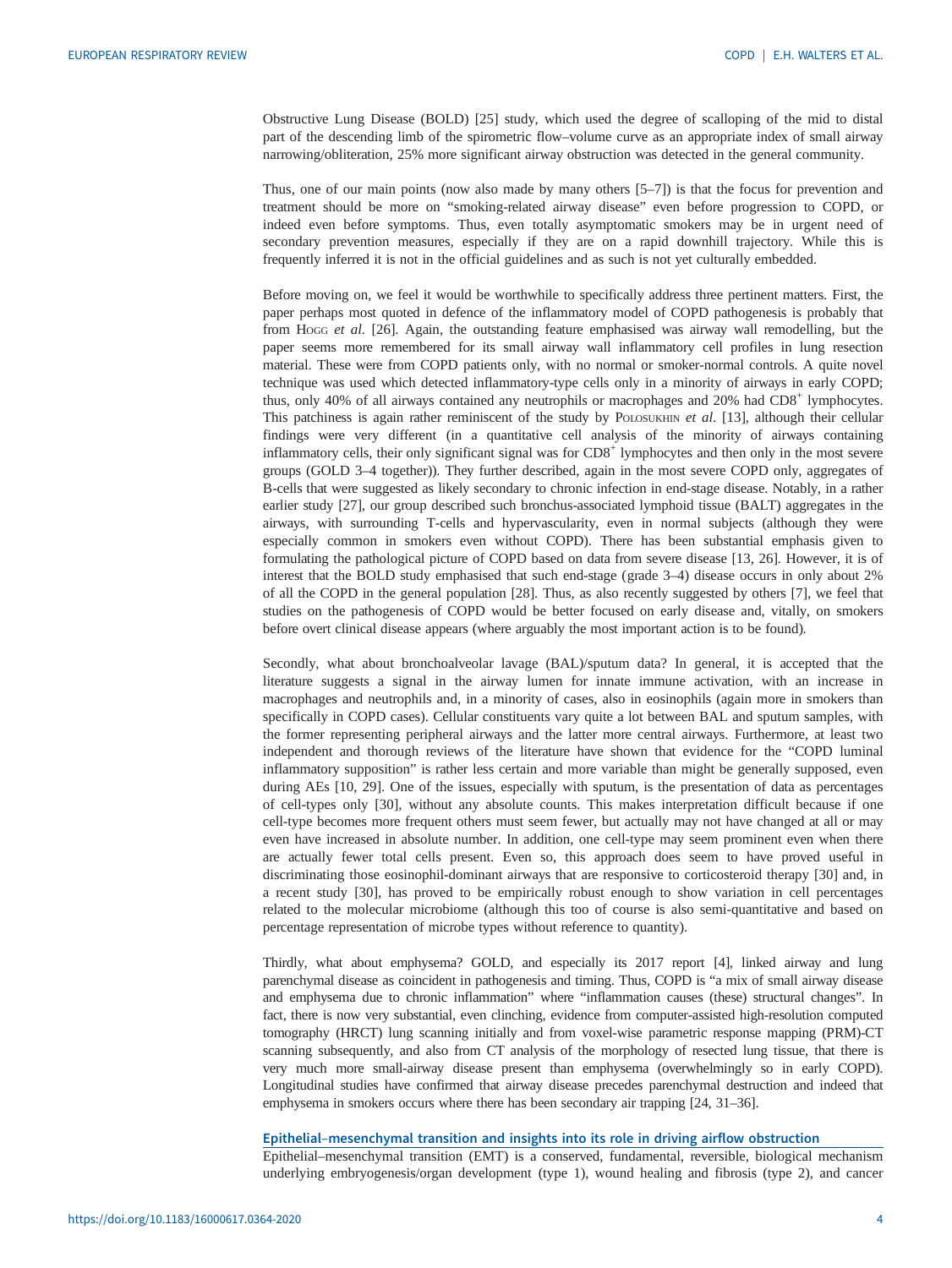<span id="page-4-0"></span>development and progression (type 3) [[37, 38\]](#page-11-0). EMT was first postulated as active in human airway disease in 2004 by the Newcastle UK Lung Transplant Group [[39](#page-11-0)–[41](#page-11-0)], as part of the development of bronchiolitis obliterans syndrome (BOS) in chronic rejection [[41, 42](#page-11-0)]. The development of BOS involves airway epithelial injury from a number of causes and, although more sub-acute, resonates with known elements of COPD pathophysiology. This led to a collaborative investigation of the possibility of EMT being active and pathogenic in the airways of smokers with and without COPD. Over the past decade such investigations, from an increasingly large number of centres (including from ourselves) and using increasingly powerful technologies, have largely supported this hypothesis [\[43](#page-11-0)]. However, although widely cited in recent reviews on COPD, this work has yet to be fully endorsed in the literature [[44, 45\]](#page-11-0).

A seminal paper by CRYSTAL et al. [[46\]](#page-11-0) provided evidence that gene reprogramming in airway epithelial basal/stem cells may be a fundamental factor in the development of COPD and this would include well-accepted changes such as squamous cell and goblet cell hyperplasia. We suggest that EMT should be included on that list, which fits with an observation that, as well as being structurally and functionally altered (as described over 60 years ago [\[15](#page-10-0)]), there was another prominent feature related to the airway epithelium in smokers and in COPD. Namely that the reticular basement membrane (RBM) immediately below the epithelium's thin true basement membrane (BM) in COPD was not just thickened (as in asthma) but also fragmented, with cell-containing clefts within it, which we realised was a well-accepted classic marker for EMT generally [[47\]](#page-11-0). Confirming the presence of active EMT, we have also shown that both the basal epithelial and RBM cleft cells in smokers stain positively (especially in COPD subjects) for widely used mesenchymal EMT markers such as S100A4, vimentin and  $\alpha$ -smooth muscle actin ( $\alpha$ -SMA), as well as epithelial markers [\[48](#page-11-0)].

A series of further clinico-pathologic studies have shown that transforming growth factor-β (TGF-β) is likely to have a major EMT-inducing role, working through both its canonical and alternative pathways to activate well-described EMT-specific transcription factors [\[49](#page-11-0), [50\]](#page-11-0), although this is probably along with other growth factor EMT-drivers (table 1 and [figure 1](#page-2-0)). We feel that these findings of reprogrammed airways with active EMT are consistent with and complimentary to the earlier findings of large numbers of destroyed airways even in pre-COPD [\[31](#page-11-0)]. Therefore, by definition, our research has been looking at "survivor" airways but has likely been showing the fundamental active pathogenic processes of ongoing small airway wall myofibroblast accumulation, marked wall sub-layer thickening and matrix changes related to luminal narrowing [[51\]](#page-11-0). Ultimately, this would be predicted to lead to luminal obliteration over time, consistent with the important literature from Hogg et al. [\[31\]](#page-11-0).

A further important novel observation has been that in damaged smoker/COPD airways both the RBM and even the epithelium itself are hypervascular (consistent with type 3 cancer-related EMT), at least in the larger airways. Notably, this feature contrasts with the hypovascularity which accompanies the hypocellularity of the underlying thickened *lamina propria* [\[52](#page-11-0), [53](#page-11-0)].

| associated with epithelial-mesenchymal transition [37, 38] |                                   |                           |                        |
|------------------------------------------------------------|-----------------------------------|---------------------------|------------------------|
| Selected stimuli                                           | Signalling pathways               | ΤF                        | TF type                |
| $TGF-B$                                                    | Smad2, Smad3 and Smad4#           | Snail1 (Snail)            | Zinc finger            |
| <b>EGF</b>                                                 | MAPK/ERK1 <sup>9</sup>            | Snail <sub>2</sub> (Slug) | Zinc finger            |
| <b>VEGF</b>                                                | $Wnt/\beta$ -catenin <sup>+</sup> | ZEB1                      | Zinc finger            |
| <b>HGF</b>                                                 | Notch <sup>§</sup>                | ZEB2 (SIP1)               | Zinc finger            |
| <b>Bile acids</b>                                          | Hedgehog $f$                      | Twist1                    | Basic helix-loop helix |

TABLE 1 A summary of selected common stimuli, signalling pathways and transcription factors (TFs)

The Snail, Twist and ZEB TF families control cell–cell adhesion, cell migration and extracellular matrix (ECM) degradation. They have been shown to have evolutionarily conserved roles in epithelial–mesenchymal transition (EMT) in different biological settings and in a range of organisms. TGF-β: transforming growth factor-β; EGF: epidermal growth factor; VEGF: vascular endothelial growth factor; HGF: hepatocyte growth factor; MAPK: mitogen-activated protein kinase; ERK: extracellular signal-regulated kinase; ZEB: zinc finger E-box-binding homeobox; SIP: Smad interacting protein. <sup>#</sup>: TGF-β (the classic, positive control in *in vitro* EMT experiments) activates Smad2 and Smad3 and complexes with Smad4, which then interacts with DNA-binding TFs inducing EMT; an alternative pathway operates via β-catenin released when intercellular adhesion breaks down; : activated by EGF-receptor stimulation for example; <sup>+</sup>: the Wnt pathway causes cytoplasmic β-catenin accumulation and nuclear translocation to act as a TF co-activator; <sup>§</sup>: Notch signalling activation occurs via cell to cell contact with ligand expression in signal-providing cells (dysregulated in the epithelium of COPD patients);  $f$ : EMT/lung cancer are linked to the Hedgehog signalling pathway, which is modulated by cigarette smoke.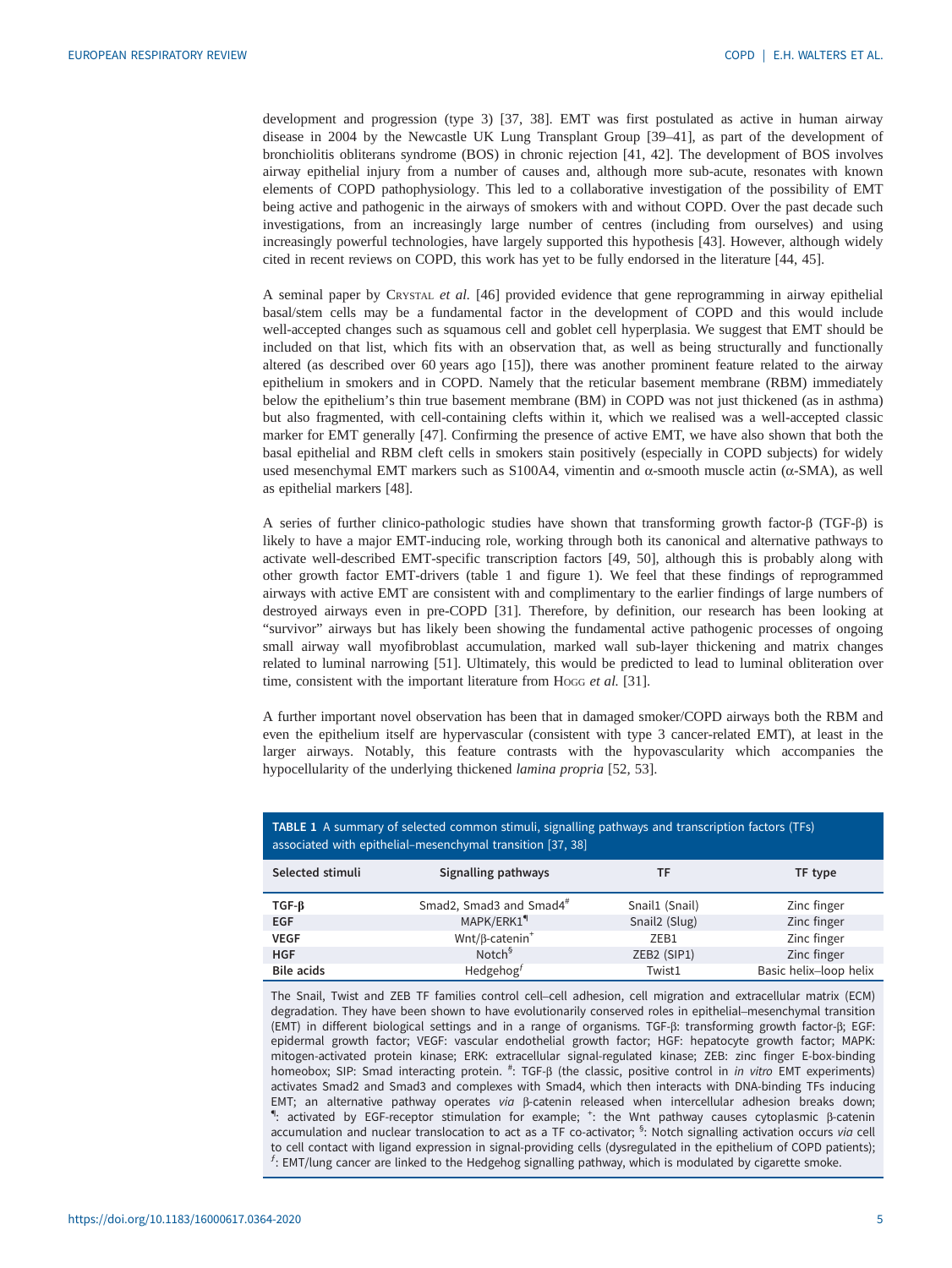Other groups have also demonstrated EMT in COPD airways and there have been >100 papers in PubMed on this subject in the last decade, mainly in the last 5 years. To quote just one of these, GOHY et al. [[54\]](#page-11-0) used complimentary primary airway epithelial cultures and airway biopsies from COPD patients to show that the bronchial epithelium from the conducting airways of COPD patients exhibited increased mesenchymal vimentin expression with decreased epithelial ZO-1 and E-cadherin protein expression, consistent with EMT in vivo. The increase in vimentin expression correlated with BM thickening and airflow limitation. Importantly, the mesenchymal features of the COPD epithelial cells in vivo were "recapitulated" in ex vivo air–liquid interface cultures. The air–liquid interface process involves cell expansion in culture and passage, so this demonstrates a strong imprinting of the COPD airway epithelial gene fingerprint despite being removed from injury and the airway milieu.

Chronic smoking seems to interact with a range of other airway damaging factors in activation of epithelial EMT. The ECLIPSE study [\[55](#page-11-0)] found that the second-best predictor of COPD exacerbations was a patient history of gastroesophageal reflux, likely linked to micro-aspiration. Of relevance to this, CHEN et al. [[56\]](#page-12-0) showed that coincident expression of (bile acid) farnesoid X receptors (FXR) and EMT markers was significantly elevated in the small airway epithelium of COPD patients and was related to airflow obstruction. In a similar vein of extraneous interactions with a highly relevant COPD comorbidity, a recent paper from Wu et al.  $[57]$  $[57]$  indicated that high glucose tensions combined with cigarette smoke (CS) challenge induced EMT in a rat model of diabetes and in cultured human airway cells, and that patients with COPD and diabetes had worse airway obstruction than COPD patients without diabetes.

Although the details are beyond the scope of this article, associations of COPD with lung cancer specifically (even allowing for smoking) are well accepted and of high clinical and epidemiological significance. This association has also increasingly been linked with EMT and its known drivers such as TGF-β1 ([table 1](#page-4-0)) [[58](#page-12-0)–[61](#page-12-0)]. Chronic fibrotic processes are generally strongly associated with epithelial cancer formation, again with TGF-β1-induced EMT intimately implicated in that association (the so-called "wound healing, chronic fibrosis and cancer progression triad") [\[62](#page-12-0), [63\]](#page-12-0). A novel clinical pathology study by MAHMOOD et al. [\[64](#page-12-0)] has directly related prognostic EMT activity in nonsmall cell lung cancers with that in the same patients' non-cancerous airways.

Of human cancers, 95% are of epithelial origin and EMT is increasingly regarded as being inherent to epithelial cancer development in general, as well as metastasis, poor prognosis and drug resistance [[64\]](#page-12-0). Fortunately, promising anti-EMT drugs are now being developed to inhibit these processes in a wide number of specific tumours, with the promise of better clinical outcomes [\[65](#page-12-0)–[73\]](#page-12-0). As such, novel therapy for EMT in COPD is also potentially feasible.

#### How do studies on the genetics of COPD and on airway ageing add to this picture?

A number of somatic genes have been implicated in COPD, although mainly as a relatively small contribution to emphysema with (small) airway disease per se being very much less studied, mainly because of the difficulty in specifically phenotyping it radiologically or physiologically [[74\]](#page-12-0). The only gene strongly associated with the non-emphysema phenotype of COPD (i.e. airway disease) is FAM13A on chromosome 4q22 [[75\]](#page-12-0), which seems especially related to instability of cell–cell adhesion resulting in release of β-catenin into the cell cytoplasm, a well-known, strong stimulus to EMT and tissue fibrosis.

In a systems biology approach, WANG et al. [[76](#page-12-0)] recently described mutual gene expression profiles and genetic interaction networks for the bronchial epithelium and lung cancer. One standout active gene was TBL1XR1, which is involved in the epigenetic interaction between histones and EMT-like activity, and myofibroblast proliferation, with high activity relating to poor squamous lung cancer survival as well as to risk of COPD. Paradoxically, in terms of current medications for asthma/COPD, a risk factor for both COPD and lung cancer is upregulation of the ADRB2 gene for sympathetic β2 receptors, with downregulation of this gene activity associated with better squamous-cell cancer survival [\[76](#page-12-0)]. Using 3D epithelial cell culture, MATSUMURA et al. [\[77](#page-12-0)] exposed cells to oxidant stress and found 15 genes were perturbed, with those for cell proliferation and redox homeostasis being downregulated; however, EMT-related genes (including for epidermal growth factor receptor (EGFR)) were upregulated and this was especially marked in cells from smokers and COPD patients.

In an analysis of epigenetic methylated gene profiles as an index of gene upregulation, KACHROO et al. [[78\]](#page-12-0) found that in COPD tissue there was a prominence of gene methylation associated with the TGF-β, Wnt, Notch and Hedgehog EMT-signalling pathways, including phosphoinositide 3-kinase (PI3K)–protein kinase B (Akt), a kinase closely related to EMT activation [\[79](#page-12-0)].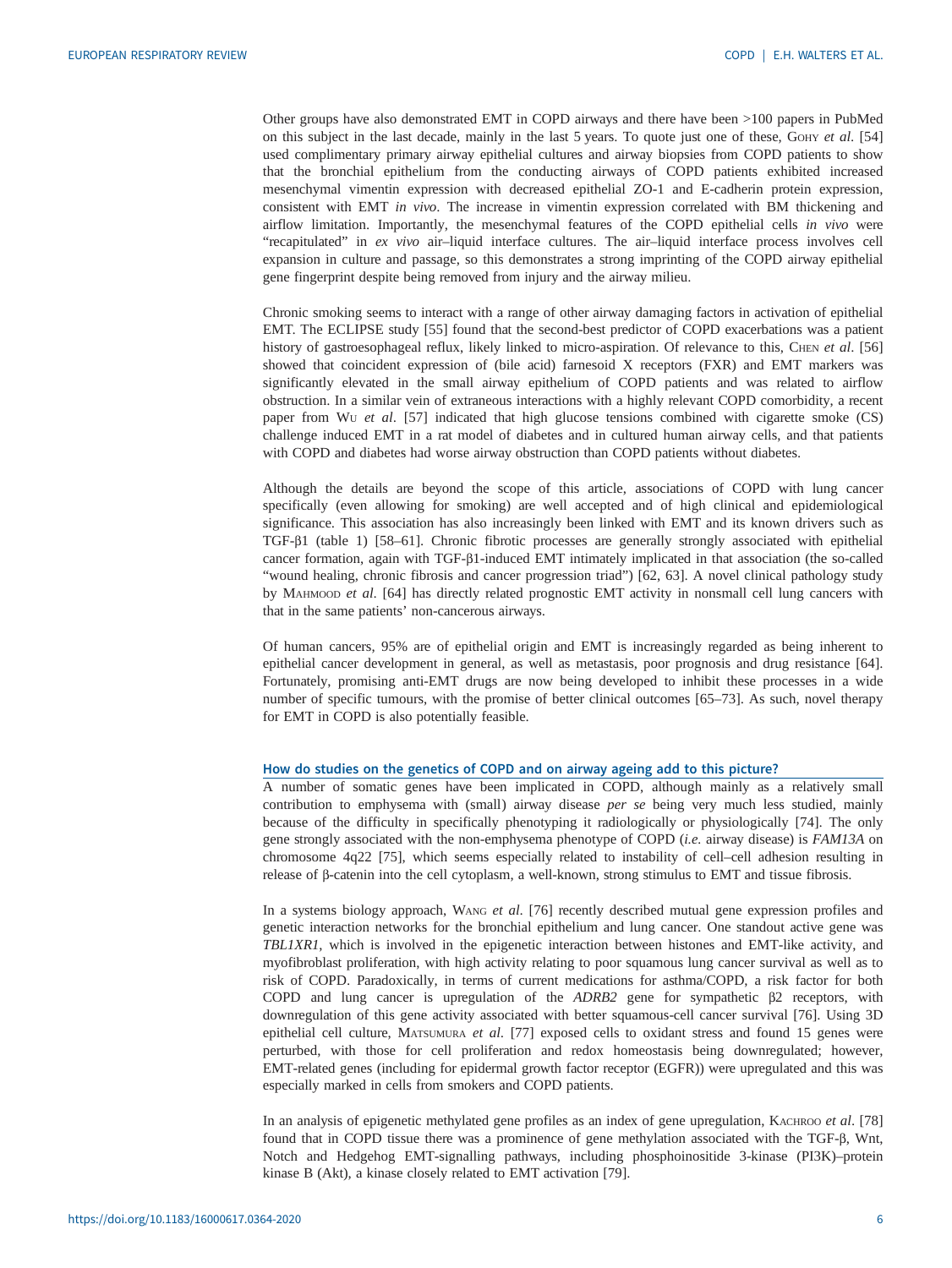In their recent review of genetics in COPD, SILVERMAN et al. [[74\]](#page-12-0) emphasised increasing current interest in COPD and single nucleotide polymorphism (SNP)-based allelic variants. As an example, ZHAO et al. [[80\]](#page-12-0) showed a strong COPD risk associated with the C1562T allelic variant of the matrix metallopeptidase (MMP)-9 gene. MMP-9 expression in the epithelium is a strong signal for EMT activity, as it is involved in digesting a pathway though the RBM for motile mesenchymally transitioning epithelial cells. Similarly, DEVRIES and VERCELLI [\[81](#page-12-0)] provided strong evidence for involvement of variants in TGF-β pathway genes in COPD. Indeed, particularly disadvantageous alleles of (anti-oxidant enzyme) glutathione S-transferase (GST) genes favour loss of airflow with even low amounts of oxidising pollution [[82, 83\]](#page-12-0).

The concept that COPD may represent an acceleration of a genetically determined normal lung ageing process has gained traction following a mainly hypothesis-generating paper by SANDFORDS et al. [[84\]](#page-12-0). This showed that cultured epithelial cells stressed by CS extract produced a senescence marker, β-galactosidase and that alveolar type 2 cells from emphysematous lung tissue demonstrated tell-tale shortened telomeres, as did blood leukocytes from the same individuals. Later, shorter telomere length was related to increased morbidity and mortality in COPD [[85\]](#page-12-0). However, the picture has become far from clear and indeed quite complex, with studies of polymorphisms of classic ageing genes (namely TERT, DSP and FAM13A) showing a picture typical of senescence with reduced expression in idiopathic pulmonary fibrosis (IPF) lungs, but paradoxically anti-senescent high expression in both COPD and lung cancer [[86\]](#page-13-0). There was however a muted and partial pattern of senescence observed rarely in emphysema. These "inverse-senescence" genetic traits in (airway) COPD/cancer would slow cell turnover, decrease apoptosis and increase cell longevity. All of these functional cell changes would allow extra time for accrued DNA damage to present as malignant transformation and would also have a pro-EMT/airway fibrosis effect [[86\]](#page-13-0).

In a recent review, OccHIPINTI et al. [[87\]](#page-13-0) catalogued the known consensus radiological features of the ageing lung: large airway wall thinning, large and medium sized airway luminal dilatation, air trapping, decreased cillial function, increased luminal secretion, alveolar dilatation with decreased surface area, reduced lung vessels (with preserved ventilation  $(V)/$ perfusion  $(Q)$  matching) and finally an increase in linear and reticular shadowing. Emphysema (i.e. alveolar destruction) was not feature and nor was airway wall thickening. Indeed, airways were thought to be abnormally compliant, as were lung parenchyma [[87\]](#page-13-0). One study reviewed in this latter article reported data on 4th to 6th generation airways using computer-assisted HRCT lung scanning [\[88](#page-13-0)] in healthy, non-smoking subjects aged 60–90 years, with air trapping being the most prominent feature. This would most likely be due to small airway dysfunction but there was no evidence of distal airway thickening. There was also dilatation of mid-sized airways. A later HRCT study [[89\]](#page-13-0) provided quantitative information on airways down to 3.5 mm external diameter in healthy individuals, but only up to an age of 55 years. It found progressive full-length airway wall thinning with age, although in contrast it found generalised airway thickening in smokers.

Finally, using a novel method of endobronchial optical coherence tomography, Su et al. [\[90](#page-13-0)] showed that the morphology of the normal airway did change with age between 20 and 69 years of age, with thinning of cartilage and dilatation of the airway in middle age (with secondary narrowing after the age of 55 years), but with no apparent change in airway wall thickening.

Taking all this information together, it seems most likely that although there may be some overlap, COPD is not just accelerated ageing but a distinct and quite specific pathological process, one that is linked to lung cancer. One feature of COPD that does definitely overlap with airway ageing is air trapping; however, in normal ageing this is likely to be due to decreased lung elastic recoil and also perhaps greater compliance of the airways themselves. By contrast, the main and certainly early physiological problem in COPD is small airway thickening, luminal narrowing and destruction. Thus, COPD seems most likely to be a disease "in" the ageing process, rather than "of" it per se. Indeed, COPD pathology seems to shift the natural senescence history of the lung largely in a different yet disastrous direction.

### Infection as a driver of airway luminal inflammation and epithelial activation

Recurrent microbial infection and/or colonisation of the airway with bacteria, viruses or both together remains a crucial symptom-generating part of COPD and especially AEs. Indeed, infections are linked to approximately 85% of AEs [[55\]](#page-11-0). However, aside from symptoms and exacerbations, chronic airway luminal infection/colonisation in and of itself results in increased chronic morbidity and mortality [\[91](#page-13-0)].

As documented extensively, the most frequent micro-organisms isolated from the lower respiratory tract of even asymptomatic smokers and of persistently colonised COPD patients are non-typeable Haemophilus influenzae (NTHi), Streptococcus pneumoniae and Pseudomonas aeruginosa (though the latter is mainly seen in the more severe stages) [[91](#page-13-0), [92\]](#page-13-0). Furthermore, NTHi is also the bacterial pathogen most frequently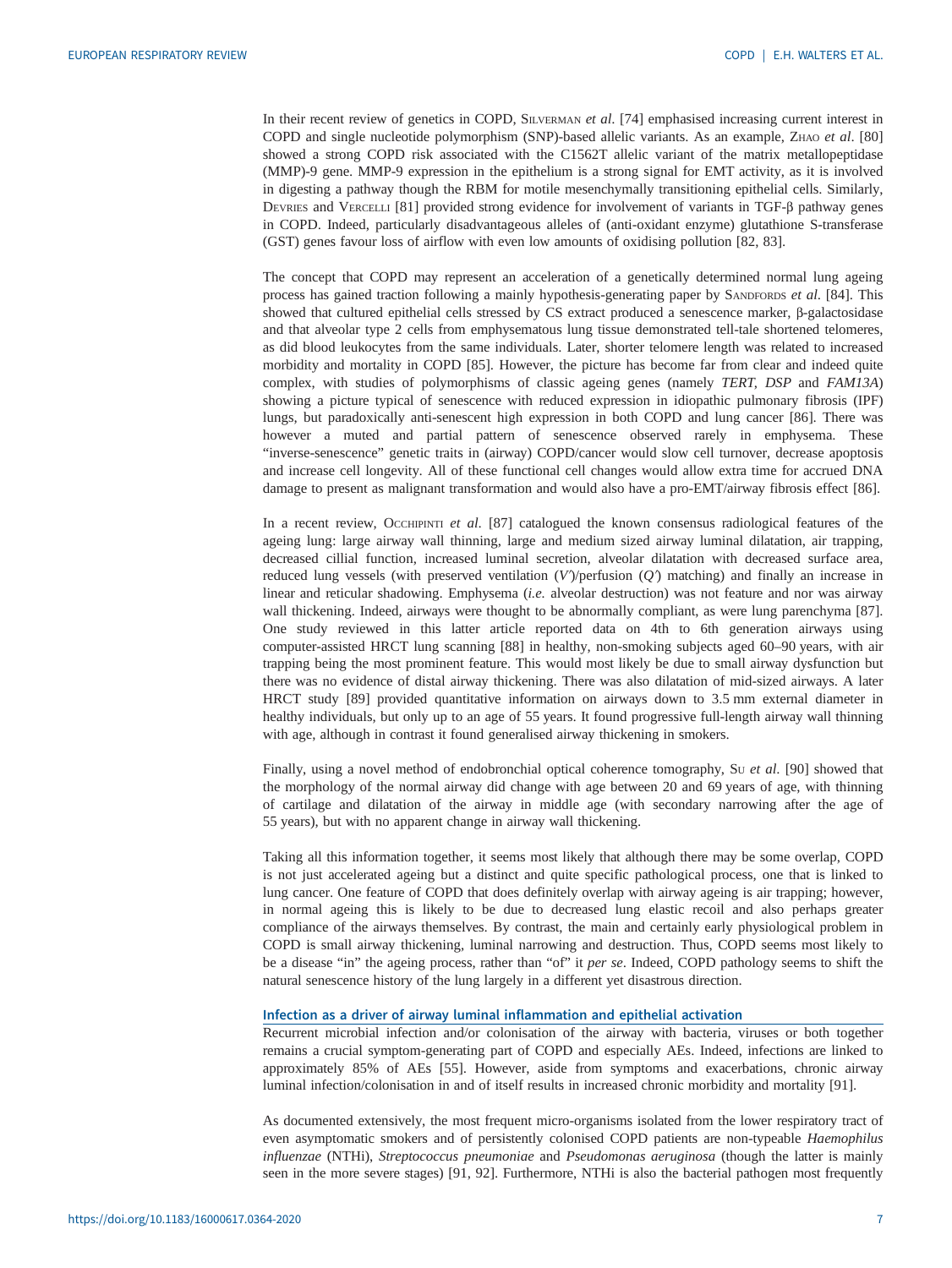isolated from patients with AEs of COPD [[93, 94\]](#page-13-0). Colonisation of the lower respiratory tract by these "classic/typical" respiratory bacterial pathogens is also associated with an increase in daily symptoms and increased sputum interleukin (IL)-8 levels [\[95](#page-13-0)], as well as very importantly being a driver of accelerated decline in  $FEV<sub>1</sub>$  [\[96](#page-13-0)].

A number of possible mechanisms underlying this major airway bacterial infection problem in COPD have been suggested, mainly a hypothesised "immune defect" (such as a focal decrease in epithelial surface secretory IgA) [[13\]](#page-10-0) or smoking-induced high oxidative stress (and/or epithelial barrier dysfunction) [[97\]](#page-13-0). We have highlighted another pathogenic pathway, the absolute need for microbes to adhere to serendipitous receptors on the airway epithelium before they can colonise/infect/invade. We have found that the known major binding receptor for all these classic respiratory bacteria to adhere, platelet-activating factor (PAF) receptor, is significantly upregulated in expression in the epithelium of both the large and small airway epithelia in smokers and even more so in those with COPD. Moreover, PAF receptor expression is strongly associated with the scale of smoking history [[98, 99\]](#page-13-0). Furthermore, none of these mechanisms need be mutually exclusive.

In the airways, PAF itself may modulate host inflammation [[100](#page-13-0)–[102](#page-13-0)]; however, PAF receptor upregulation seems to be utilised coincidentally as a convenient and abundant adhesion site in smokers for all the major respiratory bacterial pathogens highlighted above [[103](#page-13-0)]. Furthermore, blocking PAF receptor with specific receptor antagonists counters the epithelial adhesion of H. influenzae, S. pneumoniae and P. aeruginosa in cultured lung epithelial cells [\[104, 105](#page-13-0)]. The adhesion of these bacteria to PAF receptor is due to them all having, quite unusually and serendipitously, the molecule phosphorylcholine (ChoP) as a binding site precisely positioned enzymatically in their outer lipopolysaccharide layer [[106](#page-13-0)]. In addition, variation in ChoP genes through epigenetic control relates to bacterial pathogenicity [[107](#page-13-0), [108\]](#page-13-0).

These "microbial adhesion" insights have led us to a general proposal for further clinical assessment of non-antibiotic approaches to the inhibition of microbial pathology, for both bacteria and viruses, by inhibiting their adhesion to the respiratory mucosa [\[109\]](#page-13-0). Drugs already available, such as the PAF receptor blockers trialled as anti-asthma therapies over 25 years ago, could potentially be useful here and could be used as prevention/prophylaxis treatments or in the initial phases of AEs.

Finally, persistence of low-grade airway luminal inflammation secondary to chronic infection and its generated reactive oxygen species (ROS), or the microbes themselves, may well drive epithelial activation, gene reprogramming and TGF-β1, tumour necrosis factor- $\alpha$  (TNF- $\alpha$ ) and Wnt production, which then drive EMT activation [\[109](#page-13-0)–[111\]](#page-13-0) [\(figure 2](#page-8-0)). This suggests an integrated model of such drivers in the lumen that is intimately involved with what happens to the epithelium and through it to the tissues below where the directly obstructive pathology occurs.

#### Potential role of oxidant stress

The oxidation of critical and potentially damaging cellular molecules in smokers' airways by ROS and other acute phase oxidants is, as in other tissues, dealt with through the antioxidant glutathione and the multifaceted GST enzyme system. This is responsible for the S-glutathionylation of potentially damaging oxidised reactive electrophilic centres on a wide variety of substrates, such as thiol groups on protein/ enzyme cysteine residues and lipid peroxidation sites, in order to make the compounds more water soluble to aid detoxification and elimination from the cell. GSTs also have an important separate role in control of the complex kinase cellular systems involved in vital functions such as cell proliferation, apoptosis and EMT [\[112\]](#page-14-0). Indeed, this system seems to be a vital link between ROS-induced oxidant stress on epithelial basal cells, TGF-β production, induction of EMT with fibrosis and also malignancy. The GST system is negatively controlled by another enzyme, glutaredoxin and its deficiency in epithelial cells has been shown to increase activation of the TGF-β pathway and increase airway fibrotic remodelling [\[112\]](#page-14-0). GST gene polymorphisms have also been mentioned as favouring loss of airflow [[82, 83\]](#page-12-0).

#### Conclusions: relevance of this model to therapeutics in COPD

As we have shown, it is hardly a novel proposition that the key underlying features of COPD (and also of smokers in pre-COPD) are airway wall tissue remodelling and thickening, and ultimately loss of a large number of small airways. However, we do appreciate that pathologies in the airway lumen induced by CS, including inflammation and oxidant stress, may well be important as intermediary determinants of epithelial activation to set this process off. Overall, we would encourage future guideline statements to reappraise the totality of evidence on pathology and ponder how this integrated whole could change the focus of the suggested management strategies, especially if we can nominate relevant pathogenic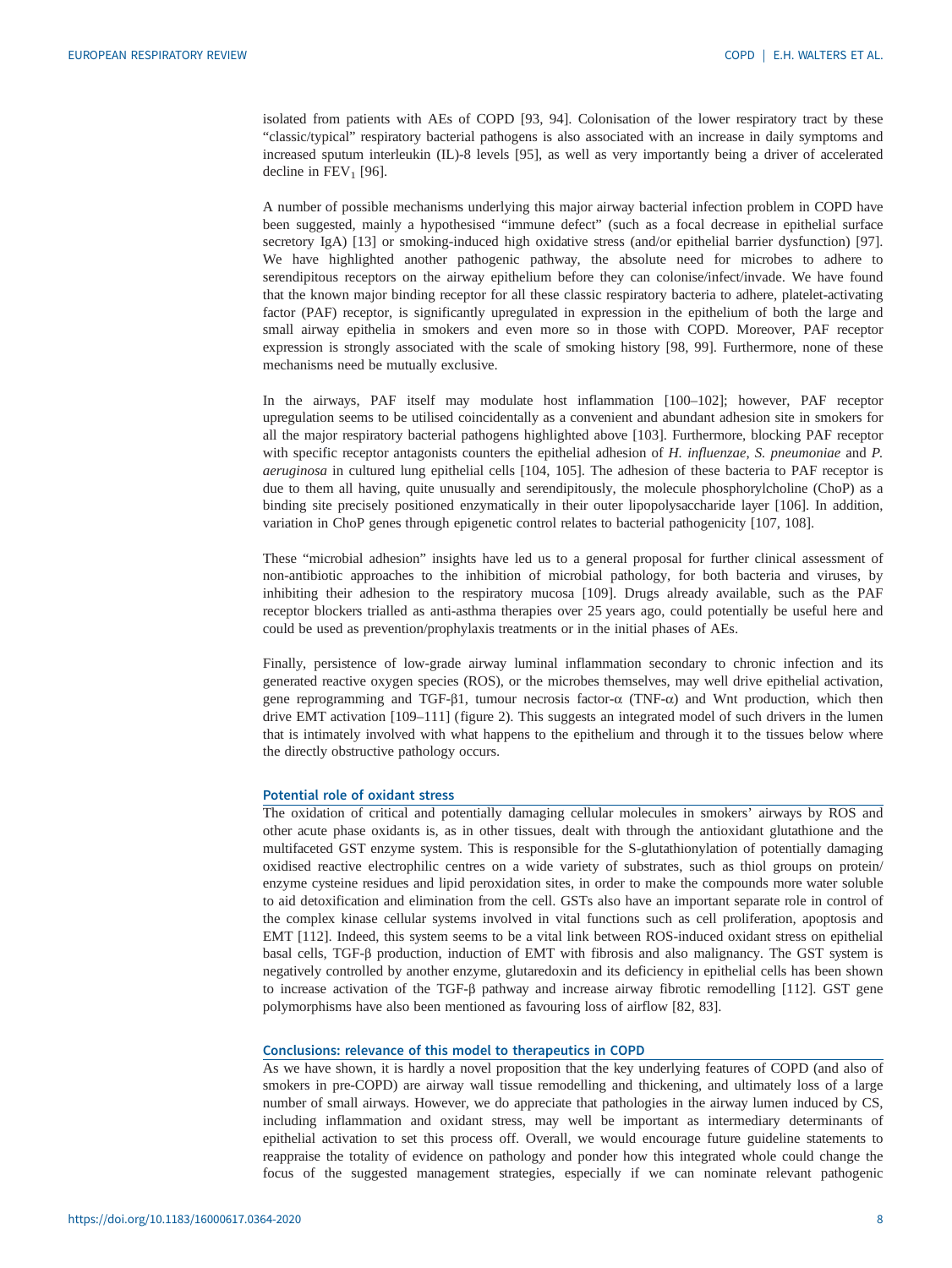<span id="page-8-0"></span>

FIGURE 2 Schematic of epithelial–mesenchymal transition (EMT) in cigarette smoke (CS)-related chronic obstructive pulmonary disease (COPD). Chronic CS exposure leads to alteration of the airway luminal environment (e.g. oxidants, infection and inflammation). The increase in reactive oxygen species (ROS) activates the respiratory epithelium, with an increase in transforming growth factor-β (TGF-β) as well as other EMT-driver production. In turn, this activates basal cell cytoplasmic signalling (via Smads, STATs, β-catenin and kinase reactions), to produce further nuclear transcription factors (such as Twist, Snail, Slug and ZEB). All this activity leads to the initiation of transition of basal cells into mesenchymal cells, rather than the normal/abnormal epithelial phenotype. This results in proliferation of myofibroblasts which then markedly increase secretion of both standard and abnormal extracellular matrix (ECM) proteins, leading to airway thickening/obliteration and subsequent airflow limitation. TF: transcription factor; RBM: reticular basement membrane; STAT: signal transducer and activator of transcription; ZEB: zinc finger E-box-binding homeobox.

> pro-fibrotic processes as targets. An overview model of what we think are such a broad set of COPD-related processes is given in [figure 3.](#page-9-0)

> We have, in particular, shown that EMT plays a major (and possibly fundamental) final pathway role in COPD (small) airway remodelling disease. EMT is now increasingly being considered as treatable, at least in oncology [\[65](#page-12-0)–[73\]](#page-12-0), while in IPF anti-fibrotic drugs (such as nintedanib and pirfenidone) [\[113\]](#page-14-0) have been introduced with effect. All of these drug modalities hold great promise for translation to COPD; however, drugs already used in COPD may themselves have an anti-EMT effect, either directly and/or through damping innate luminal inflammation and related secondary ROS attack. It is notable that inhaled corticosteroids (ICS) have been suggested as being both protective in lung cancer [\[114\]](#page-14-0) and specifically inhibitory of EMT in human airways [\[115\]](#page-14-0). Long-acting β-agonists (LABAs), long-acting muscarinic antagonists (LAMAs) and phosphodiesterase (PDE)-inhibitors may also contribute to a direct anti-EMT effect [\[113, 116\]](#page-14-0), as might urokinase-type plasminogen activator receptor (uPAR) inhibition [\[117\]](#page-14-0). In the same vein, statins have long been thought of as potentially useful in COPD, both in terms of morbidity and mortality, but have been shown not to help in regard to frequency of exacerbations [\[118](#page-14-0)]. They also decrease lung cancer risk [\[119\]](#page-14-0) while being shown to reduce EMT activity and through this cancer aggressiveness [[120](#page-14-0)]. Designer small molecules which inhibit the epigenetic reader BRD4 have been shown to switch off EMT activity and airway remodelling via a TGF-β related mechanism [[121](#page-14-0)]. It may well be that our current focus on symptoms and short-term outcomes, to the detriment of long-term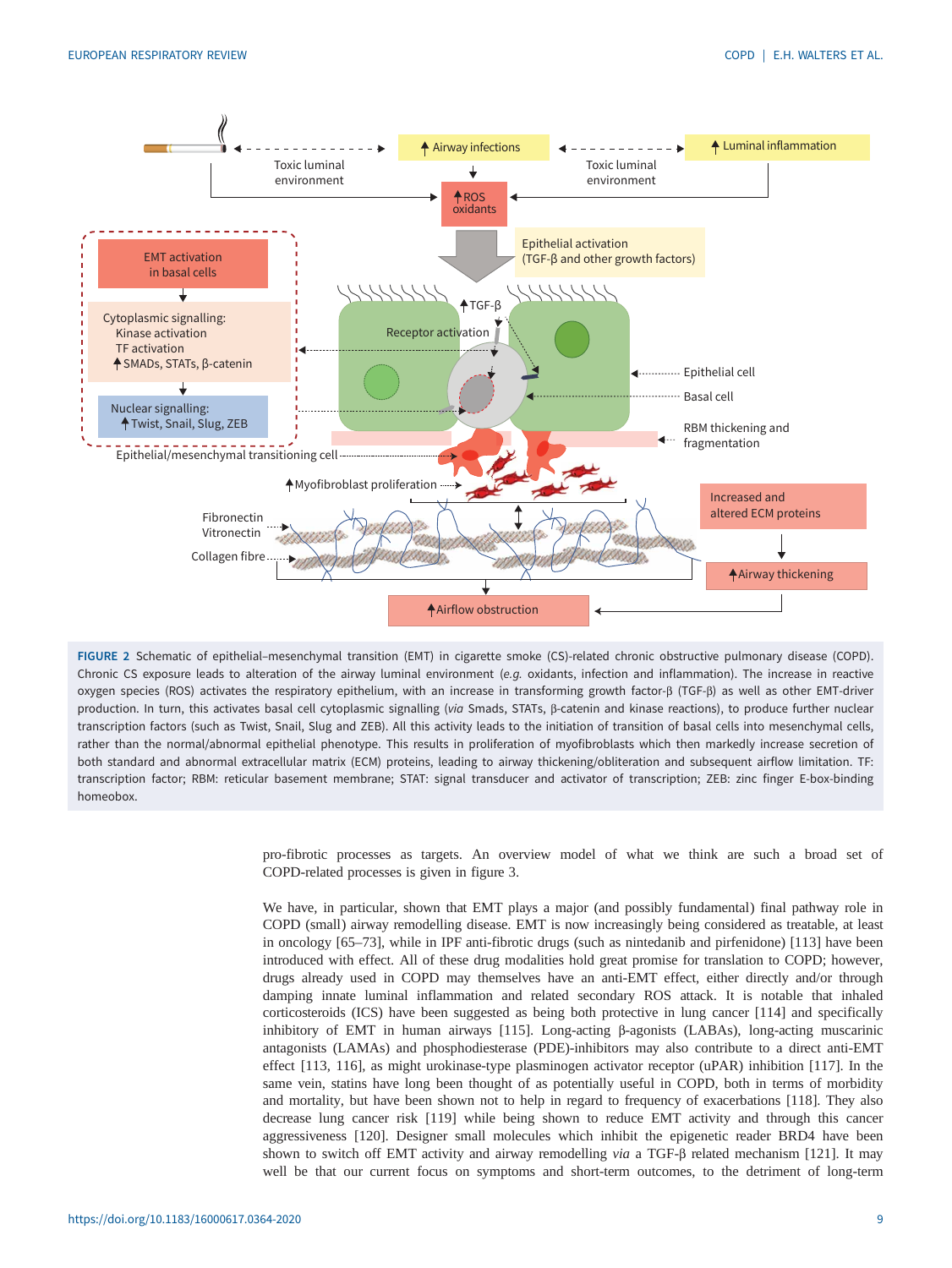<span id="page-9-0"></span>

FIGURE 3 Overall pathogenesis of chronic obstructive pulmonary disease (COPD). Primary phenomena include airway luminal cellular inflammation (due to chronic infection with "respiratory pathogens" and/or cigarette smoke (CS)-induced oxidative burden) and fibrosis and obliteration of the small airways, as well as remodelling changes including squamous metaplasia and mucus hypersecretion, and goblet-cell hyperplasia in the large airways. These changes together are ultimately associated with daily symptoms, risk of acute exacerbations of COPD (AECOPDs), economic burden and decreased quality of life (QoL). Basal cells in the airway epithelium are increasingly regarded as extremely important in airway remodelling in all its forms, including those resulting from epithelial–mesenchymal transition (EMT) and angioneogenesis. Secondary phenomena include emphysema (enlargement and destruction of terminal bronchioles and alveoli) and lung cancer, likely related to EMT.

remodelling (as well as cancerogenic and functional outcomes in COPD), has led our research community to overlook the potential of repurposing common drugs, while maybe not utilising to its full potential its ability to trial novel drugs already in the pipeline.

We propose that with such EMT-related therapies being available, either now or in the near future, there are exciting opportunities to trial them within the emerging framework of the call for COPD management to be reviewed. We need to become more focused on detecting and managing core pathologies in at-risk individuals as early as possible and in preventing progression to clinical symptomatic disease [[5](#page-10-0)–[7](#page-10-0)]. Recent long-term cohort and epidemiological studies have shown that this is feasible and necessary, and they have helped us to better understand the natural history and phenotypes of both pre-COPD and established COPD [[6](#page-10-0), [7](#page-10-0), [121, 122](#page-14-0)]. Such an approach needs a concerted push into primary care to obtain individualised spirometry baselines in early middle age and then within subsequent trajectories. Such baselines need acceptance as necessary routine screening and prevention tools, akin to those for blood pressure, cholesterol and HbA1C levels.

Within the profession we perceive an urgent need to build on the great progress made by GOLD and other initiatives, and a need to better understand and integrate the various pathologies that affect the interconnected airway lumen, epithelium and sub-epithelium (without which we cannot move forward) [\[7\]](#page-10-0). COPD is undoubtedly a complex disease with a number of dimensions and we need to know how all of these fit together in order to develop new conceptions of what can be achieved for our patients.

Provenance: Submitted article, peer reviewed.

Author contributions: E.H. Walters conceptualised the manuscript. All authors contributed to the literature search, as well as the writing and revision of the manuscript. S.D. Shukla and E.H. Walters designed the figures.

Conflict of interest: None declared.

Support statement: E.H. Walters was supported for the work described by a Senior Practitioner Fellowship and Centre of Research Excellence program award from the NHMRC (Australia). S.D. Shukla is supported by research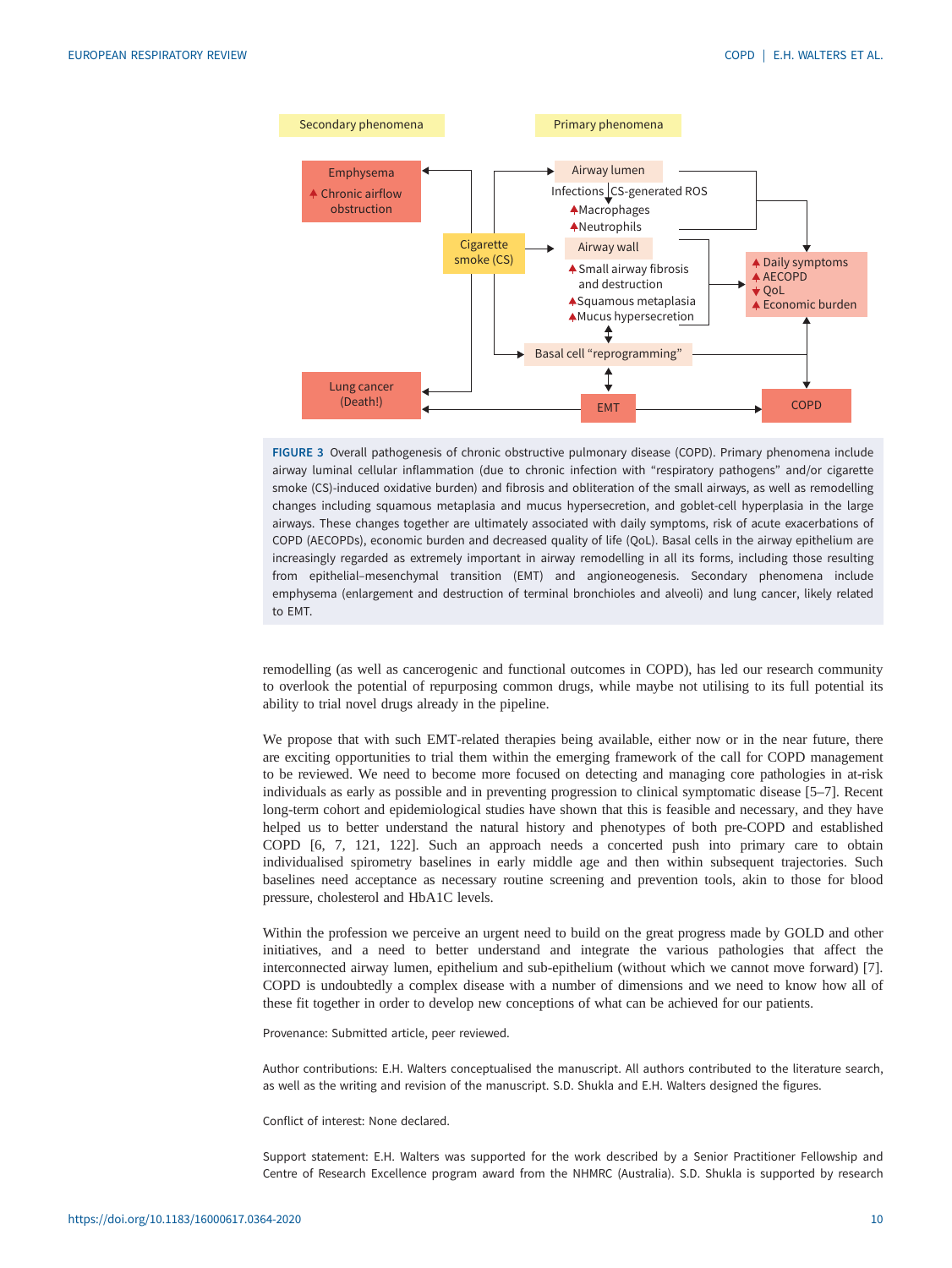<span id="page-10-0"></span>funding from the School of Medicine and Public Health, Faculty of Health and Medicine and Priority Research Centre for Healthy Lungs, University of Newcastle, NSW, Australia. C. Ward is supported by the Medical Research Foundation and an unrestricted grant from Boehringer Ingelheim.

#### **References**

- 1 Pauwels RA, Buist AS, Calverley PM, et al. Global strategy for the diagnosis, management, and prevention of chronic obstructive pulmonary disease. NHLBI/WHO Global Initiative for Chronic Obstructive Lung Disease (GOLD) Workshop summary. Am J Respir Crit Care Med 2001; 163: 1256–1276.
- 2 Rabe KF, Hurd S, Anzueto A, et al. Global strategy for the diagnosis, management, and prevention of chronic obstructive pulmonary disease: GOLD executive summary. Am J Respir Crit Care Med 2007; 176: 532–555.
- 3 Vestbo J, Hurd SS, Agustí AG, et al. Global strategy for the diagnosis, management, and prevention of chronic obstructive pulmonary disease: GOLD executive summary. Am J Respir Crit Care Med 2013; 187: 347–365.
- 4 Vogelmeier CF, Criner GJ, Martinez FJ, et al. Global strategy for the diagnosis, management, and prevention of chronic obstructive lung disease 2017 report. GOLD executive summary. Am J Respir Crit Care Med 2017; 195: 557–582.
- 5 Agusti A, Alcazar B, Cosio B, et al. Time for a change: anticipating the diagnosis and treatment of COPD. Eur Respir J 2020; 56: 2002104.
- 6 Lowe KE, Regan EA, Anzueto A, et al. COPDGene® 2019: redefining the diagnosis of chronic obstructive pulmonary disease. Chronic Obstr Pulm Dis 2019; 6: 384–399.
- 7 Martinez FJ, Han MK, Allinson JP, et al. At the root: defining and halting progression of early chronic obstructive pulmonary disease. Am J Respir Crit Care Med 2018; 197: 1540–1551.
- 8 Leopold JG, Gough J. The centrilobular form of hypertrophic emphysema and its relation to chronic bronchitis. Thorax 1957; 12: 219–235.
- 9 Saetta M, Di Stefano A, Turato G, et al. CD8<sup>+</sup> T-lymphocytes in peripheral airways of smokers with chronic obstructive pulmonary disease. Am J Respir Crit Care Med 1998; 157: 822–826.
- 10 Eapen MS, Myers S, Walters EH, et al. Airway inflammation in chronic obstructive pulmonary disease (COPD): a true paradox. Expert Rev Respir Med 2017; 11: 827–839.
- 11 Eapen MS, McAlinden K, Tan D, et al. Profiling cellular and inflammatory changes in the airway wall of mild to moderate COPD. Respirology 2017; 22: 1125–1132.
- 12 Sohal SS, Reid D, Soltani A, et al. Changes in airway histone deacetylase2 in smokers and COPD with inhaled corticosteroids: a randomised controlled trial. PLoS One 2013; 8: e64833.
- 13 Polosukhin VV, Richmond BW, Du RH, et al. Secretory IgA deficiency in individual small airways is associated with persistent inflammation and remodeling. Am J Respir Crit Care Med 2017; 195: 1010-1021.
- 14 Eapen MS, Hansbro PM, McAlinden K, et al. Abnormal M1/M2 macrophage phenotype profiles in the small airway wall and lumen in smokers and chronic obstructive pulmonary disease (COPD). Sci Rep 2017; 7: 13392.
- 15 Reid L. Measurement of the bronchial mucous gland layer: a diagnostic yardstick in chronic bronchitis. Thorax 1960; 15: 132–141.
- 16 Thurlbeck WM, Angus GE. A distribution curve for chronic bronchitis. Thorax 1964; 19: 436–442.
- 17 Dunnill MS. The classification and quantification of emphysema. Proc R Soc Med 1969; 62: 1024–1027.
- 18 Macklem PT. The physiology of small airways. Am J Respir Crit Care Med 1998; 157: S181–S183.
- 19 Macklem PT. A century of the mechanics of breathing. Am J Respir Crit Care Med 2004; 170: 10–15.
- 20 Despas PJ, Leroux M, Macklem PT. Site of airway obstruction in asthma as determined by measuring maximal expiratory flow breathing air and a helium-oxygen mixture. J Clin Invest 1972; 51: 3235–3243.
- 21 Hogg JC, Macklem PT, Thurlbeck WM. Site and nature of airway obstruction in chronic obstructive lung disease. N Engl J Med 1968; 278: 1355–1360.
- 22 Peter T, Macklem WM, Thurlbeck RGF. Chronic obstructive disease of small airways. Ann Intern Med 1971; 74: 167–177.
- 23 Cosio M, Ghezzo H, Hogg JC, et al. The relations between structural changes in small airways and pulmonary-function tests. N Engl J Med 1978; 298: 1277–1281.
- 24 McDonough JE, Yuan R, Suzuki M, et al. Small-airway obstruction and emphysema in chronic obstructive pulmonary disease. N Eng J Med 2011; 365: 1567–1575.
- 25 Johns DP, Walters JA, Walters EH. Diagnosis and early detection of COPD using spirometry. J Thorac Dis 2014; 6: 1557–1569.
- 26 Hogg JC, Chu F, Utokaparch S, et al. The nature of small-airway obstruction in chronic obstructive pulmonary disease. N Engl J Med 2004; 350: 2645–2653.
- 27 Richmond I, Pritchard GE, Ashcroft T, et al. Bronchus associated lymphoid tissue (BALT) in human lung: its distribution in smokers and non-smokers. Thorax 1993; 48: 1130–1134.
- 28 Toelle BG, Xuan W, Bird TE, et al. Respiratory symptoms and illness in older Australians: the Burden of Obstructive Lung Disease (BOLD) study. Med J Aust 2013; 198: 144–148.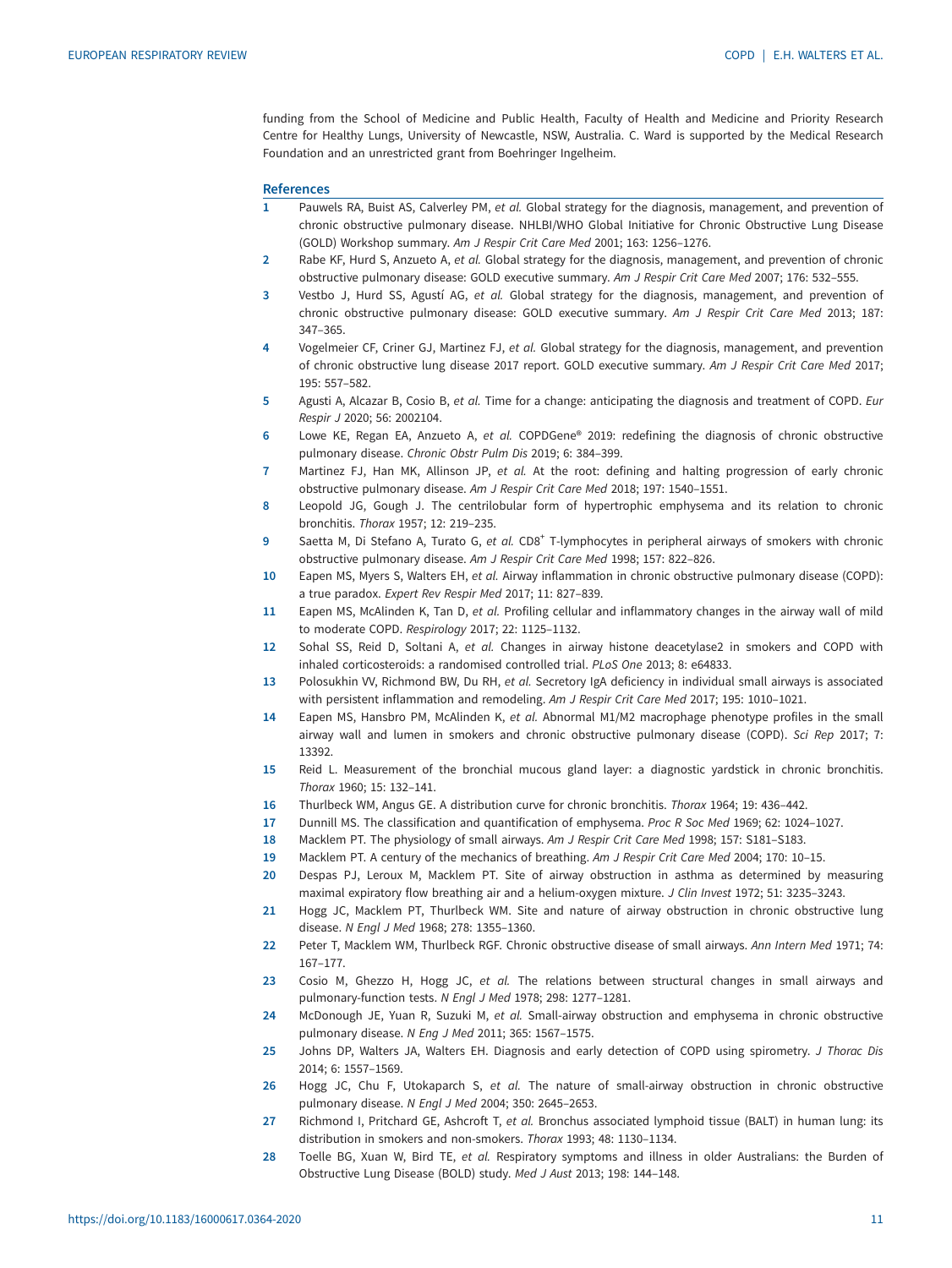- <span id="page-11-0"></span>29 Wang Y, Xu J, Meng Y, et al. Role of inflammatory cells in airway remodeling in COPD. Int J Chron Obstruct Pulmon Dis 2018; 13: 3341–3348.
- 30 Wang Z, Locantore N, Haldar K, et al. Inflammatory endotype associated airway microbiome in COPD clinical stability and exacerbations – a multi-cohort longitudinal analysis. Am J Respir Crit Care Med 2020; in press [\[https://doi.org/10.1164/rccm.202009-3448OC](https://doi.org/10.1164/rccm.202009-3448OC)].
- 31 Hogg JC, Paré PD, Hackett TL. The contribution of small airway obstruction to the pathogenesis of chronic obstructive pulmonary disease. Physiol Rev 2017; 97: 529–552.
- 32 Boes JL, Hoff BA, Bule M, et al. Parametric response mapping monitors temporal changes on lung CT scans in the subpopulations and intermediate outcome measures in COPD study (SPIROMICS). Acad Radiol 2015; 22: 186–194.
- 33 Bhatt SP, Soler X, Wang X, et al. Association between functional small airway disease and FEV<sub>1</sub> decline in chronic obstructive pulmonary disease. Am J Respir Crit Care Med 2016; 194: 178–184.
- 34 Koo HK, Vasilescu DM, Booth S, et al. Small airways disease in mild and moderate chronic obstructive pulmonary disease: a cross-sectional study. Lancet Respir Med 2018; 6: 591–602.
- 35 Labaki WW, Gu T, Murray S, et al. Voxel-wise longitudinal parametric response mapping analysis of chest computed tomography in smokers. Acad Radiol 2019; 26: 217–223.
- 36 Çolak Y, Afzal S, Nordestgaard BG, et al. Prevalence, characteristics, and prognosis of early chronic obstructive pulmonary disease. The Copenhagen general population study. Am J Respir Crit Care Med 2020; 201: 671–680.
- 37 Kalluri R. EMT: when epithelial cells decide to become mesenchymal-like cells. J Clin Invest 2009; 119: 1417–1419.
- 38 Yang J, Antin P, Berx G, et al. Guidelines and definitions for research on epithelial-mesenchymal transition. Nat Rev Mol Cell Biol 2020; 21: 341–352.
- 39 Ward C, Forrest IA, Lordan JL, et al. Epithelial to mesenchymal transition in clinically stable lung transplantation. Transplantation 2004; 78: 190. [https://journals.lww.com/transplantjournal/Fulltext/2004/07271/](https://journals.lww.com/transplantjournal/Fulltext/2004/07271/Epithelial_to_Mesenchymal_Transition_in_Clinically.496.aspx) [Epithelial\\_to\\_Mesenchymal\\_Transition\\_in\\_Clinically.496.aspx.](https://journals.lww.com/transplantjournal/Fulltext/2004/07271/Epithelial_to_Mesenchymal_Transition_in_Clinically.496.aspx)
- 40 Ward C, Robertson H, Forrest IA, et al. Hypothesis: epithelial-to-mesenchymal transition is a common cause of chronic allograft failure. Transplant Proc 2005; 37: 977–980.
- 41 Ward C, Forrest IA, Murphy DM, et al. Phenotype of airway epithelial cells suggests epithelial to mesenchymal cell transition in clinically stable lung transplant recipients. Thorax 2005; 60: 865–871.
- 42 Borthwick LA, Parker SM, Brougham KA, et al. Epithelial to mesenchymal transition (EMT) and airway remodelling after human lung transplantation. Thorax 2009; 64: 770–777.
- 43 Eapen MS, Sharma P, Gaikwad AV, et al. Epithelial-mesenchymal transition is driven by transcriptional and post transcriptional modulations in COPD: implications for disease progression and new therapeutics. Int J Chron Obstruct Pulmon Dis 2019; 14: 1603–1610.
- 44 Bartis D, Mise N, Mahida RY, et al. Epithelial-mesenchymal transition in lung development and disease: does it exist and is it important? Thorax 2014; 69: 760–765.
- 45 Higham A, Quinn AM, Cançado JED, et al. The pathology of small airways disease in COPD: historical aspects and future directions. Respir Res 2019; 20: 49.
- 46 Shaykhiev R, Crystal RG. Basal cell origins of smoking-induced airway epithelial disorders. Cell Cycle 2014; 13: 341–342.
- 47 Sohal SS, Reid D, Soltani A, et al. Reticular basement membrane fragmentation and potential epithelial mesenchymal transition is exaggerated in the airways of smokers with chronic obstructive pulmonary disease. Respirology 2010; 15: 930–938.
- 48 Sohal SS, Reid D, Soltani A, et al. Evaluation of epithelial mesenchymal transition in patients with chronic obstructive pulmonary disease. Respir Res 2011; 12: 130.
- 49 Mahmood MQ, Walters EH, Shukla SD, et al. β-catenin, Twist and Snail: transcriptional regulation of EMT in smokers and COPD, and relation to airflow obstruction. Sci Rep 2017; 7: 10832.
- 50 Mahmood MQ, Reid D, Ward C, et al. Transforming growth factor (TGF)  $\beta_1$  and Smad signalling pathways: a likely key to EMT-associated COPD pathogenesis. Respirology 2017; 22: 133–140.
- 51 Eapen M, Walters H, Hackett T, et al. Small airway fibrosis associated with decreased lung function in COPD (TO 050). Respirology 2018; 23: Suppl. 1, 21–103.
- 52 Soltani A, Sohal SS, Reid D, et al. Vessel-associated transforming growth factor-beta1 (TGF-β1) is increased in the bronchial reticular basement membrane in COPD and normal smokers. PLoS One 2012; 7: e39736.
- 53 Soltani A, Walters EH, Reid DW, et al. Inhaled corticosteroid normalises some but not all airway vascular remodeling in COPD. Int J Chron Obstruct Pulmon Dis 2016; 11: 2359–2367.
- 54 Gohy ST, Hupin C, Fregimilicka C, et al. Imprinting of the COPD airway epithelium for dedifferentiation and mesenchymal transition. Eur Respir J 2015; 45: 1258–1272.
- 55 Hurst JR, Vestbo J, Anzueto A, et al. Susceptibility to exacerbation in chronic obstructive pulmonary disease. N Engl J Med 2010; 363: 1128–1138.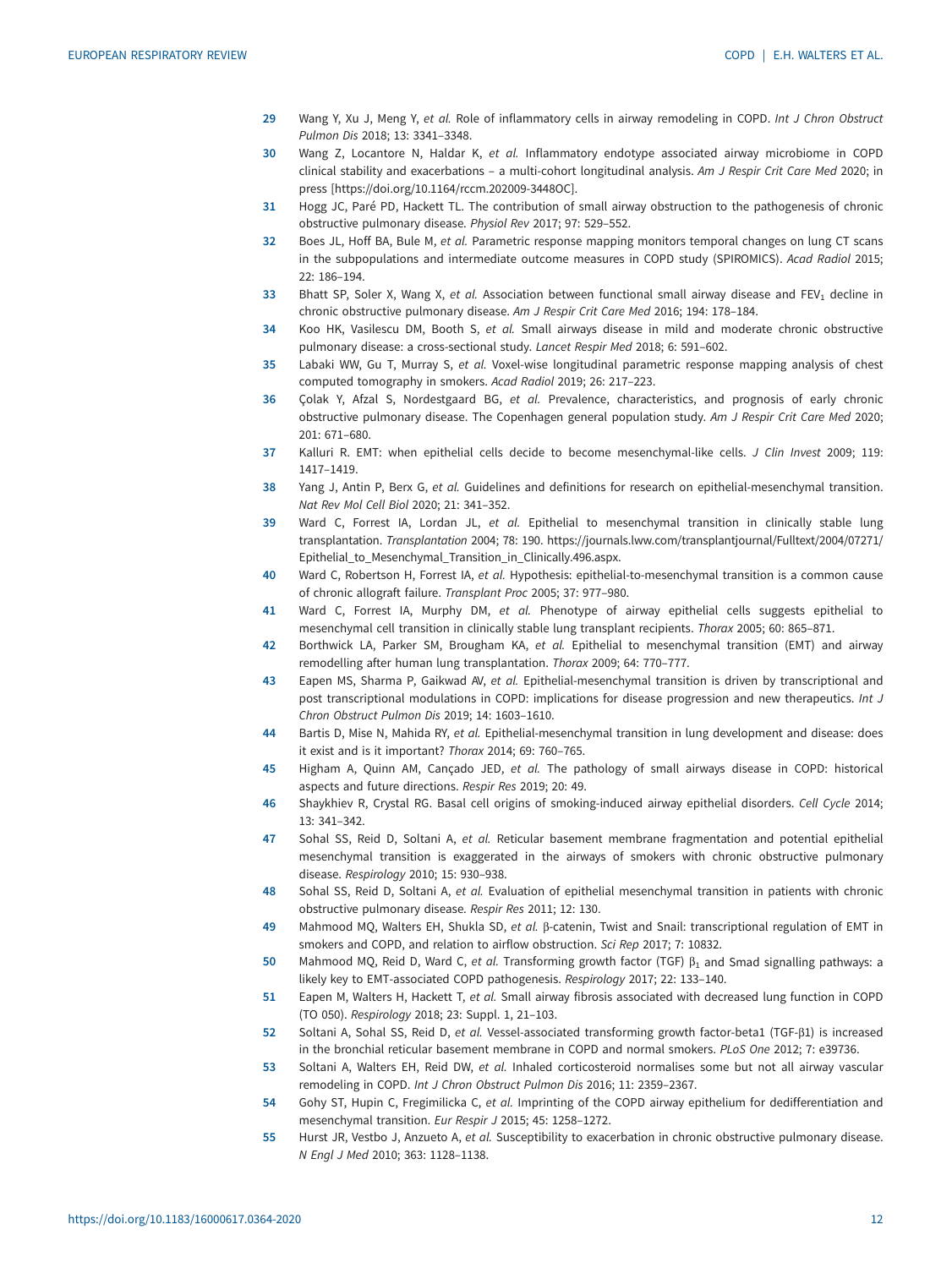- <span id="page-12-0"></span>56 Chen B, You WJ, Xue S, et al. Overexpression of farnesoid X receptor in small airways contributes to epithelial to mesenchymal transition and COX-2 expression in chronic obstructive pulmonary disease. J Thorac Dis 2016; 8: 3063–3074.
- 57 Wu N, Wu Z, Sun J, et al. Small airway remodeling in diabetic and smoking chronic obstructive pulmonary disease patients. Aging (Albany NY) 2020; 12: 7927–7944.
- 58 Wellner U, Schubert J, Burk UC, et al. The EMT-activator ZEB1 promotes tumorigenicity by repressing stemness-inhibiting microRNAs. Nat Cell Biol 2009; 11: 1487–1495.
- 59 Bhowmick NA, Zent R, Ghiassi M, et al. Integrin  $\beta_1$  signaling is necessary for transforming growth factor-β activation of p38MAPK and epithelial plasticity. J Biol Chem 2001; 276: 46707–46713.
- 60 Gregory PA, Bracken CP, Smith E, et al. An autocrine TGF-β/ZEB/miR-200 signaling network regulates establishment and maintenance of epithelial-mesenchymal transition. Mol Biol Cell 2011; 22: 1686–1698.
- 61 Yuan Z, Goetz JA, Singh S, et al. Frequent requirement of hedgehog signaling in non-small cell lung carcinoma. Oncogene 2007; 26: 1046–1055.
- 62 Mahmood MQ, Sohal SS, Shukla SD, et al. Epithelial mesenchymal transition in smokers: large versus small airways and relation to airflow obstruction. Int J Chron Obstruct Pulmon Dis 2015; 10: 1515–1524.
- 63 Rybinski B, Franco-Barraza J, Cukierman E. The wound healing, chronic fibrosis, and cancer progression triad. Physiol Genomics 2014; 46: 223–244.
- 64 Mahmood MQ, Ward C, Muller HK, et al. Epithelial mesenchymal transition (EMT) and non-small cell lung cancer (NSCLC): a mutual association with airway disease. Med Oncol 2017; 34: 45.
- 65 Choi MJ, Cho KH, Lee S, et al. hTERT mediates norepinephrine-induced Slug expression and ovarian cancer aggressiveness. Oncogene 2015; 34: 3402–3412.
- 66 Yu H, Liu R, Ma B, et al. Axl receptor tyrosine kinase is a potential therapeutic target in renal cell carcinoma. Br J Cancer 2015; 113: 616–625.
- 67 Becker-Santos DD, Guo Y, Ghaffari M, et al. Integrin-linked kinase as a target for ERG-mediated invasive properties in prostate cancer models. Carcinogenesis 2012; 33: 2558–2567.
- 68 Schlegel NC, von Planta A, Widmer DS, et al. PI3K signalling is required for a TGFβ-induced epithelial-mesenchymal-like transition (EMT-like) in human melanoma cells. Exp Dermatol 2015; 24: 22–28.
- 69 Fransvea E, Mazzocca A, Santamato A, et al. Kinase activation profile associated with TGF-β-dependent migration of HCC cells: a preclinical study. Cancer Chemother Pharmacol 2011; 68: 79–86.
- 70 Feldmann G, Fendrich V, McGovern K, et al. An orally bioavailable small-molecule inhibitor of Hedgehog signaling inhibits tumor initiation and metastasis in pancreatic cancer. Mol Cancer Ther 2008; 7: 2725–2735.
- 71 Shankar S, Nall D, Tang SN, et al. Resveratrol inhibits pancreatic cancer stem cell characteristics in human and KrasG12D transgenic mice by inhibiting pluripotency maintaining factors and epithelial-mesenchymal transition. PLoS One 2011; 6: e16530.
- 72 You L, He B, Xu Z, et al. Inhibition of Wnt-2-mediated signaling induces programmed cell death in non-small-cell lung cancer cells. Oncogene 2004; 23: 6170–6174.
- 73 Konishi J, Kawaguchi KS, Vo H, et al. γ-Secretase inhibitor prevents notch3 activation and reduces proliferation in human lung cancers. Cancer Res 2007; 67: 8051–8057.
- 74 Silverman EK. Genetics of COPD. Annu Rev Physiol 2020; 82: 413–431.
- 75 Kim WJ, Lee SD. Candidate genes for COPD: current evidence and research. Int J Chron Obstruct Pulmon Dis 2015; 10: 2249–2255.
- 76 Wang L, Zhao H, Zhang L, et al. HSP90AA1, ADRB2, TBL1XR1 and HSPB1 are chronic obstructive pulmonary disease-related genes that facilitate squamous cell lung cancer progression. Oncol Lett 2020; 19: 2115–2122.
- 77 Matsumura K, Ito S. Novel biomarker genes which distinguish between smokers and chronic obstructive pulmonary disease patients with machine learning approach. BMC Pulm Med 2020; 20: 29.
- 78 Kachroo P, Morrow JD, Kho AT, et al. Co-methylation analysis in lung tissue identifies pathways for fetal origins of COPD. Eur Respir J 2020; 56: 1902347.
- 79 Gonzalez DM, Medici D. Signaling mechanisms of the epithelial-mesenchymal transition. Sci Signal 2014; 7: re8.
- 80 Zhao R, Zhou H, Zhu J. MMP-9-C1562T polymorphism and susceptibility to chronic obstructive pulmonary disease: a meta-analysis. Medicine (Baltimore) 2020; 99: e21479.
- 81 DeVries A, Vercelli D. Of pleiotropy and trajectories: does the TGF-β pathway link childhood asthma and chronic obstructive pulmonary disease? J Allergy Clin Immunol 2018; 141: 1992–1996.
- 82 Bowatte G, Erbas B, Lodge CJ, et al. Traffic-related air pollution exposure over a 5-year period is associated with increased risk of asthma and poor lung function in middle age. Eur Respir J 2017; 50: 1602357.
- 83 Dai X, Bui DS, Perret JL, et al. Exposure to household air pollution over 10 years is related to asthma and lung function decline. Eur Respir J 2021; 57: 2000602.
- 84 Lee J, Sandford A, Man P, et al. Is the aging process accelerated in chronic obstructive pulmonary disease? Curr Opin Pulm Med 2011; 17: 90–97.
- 85 Jin M, Lee EC, Ra SW, et al. Relationship of absolute telomere length with quality of life, exacerbations, and mortality in COPD. Chest 2018; 154: 266–273.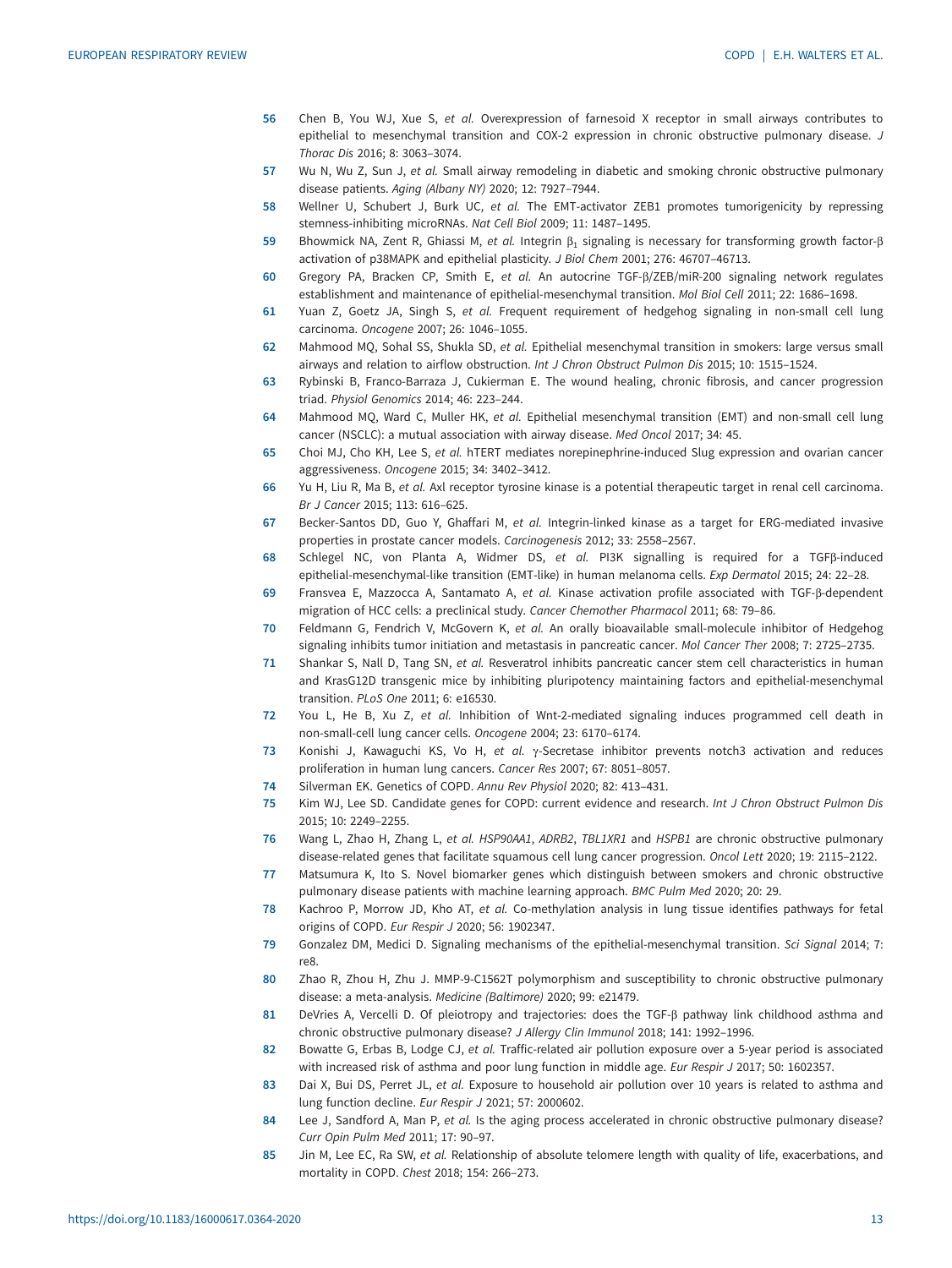- <span id="page-13-0"></span>86 van Moorsel CHM. Trade-offs in aging lung diseases: a review on shared but opposite genetic risk variants in idiopathic pulmonary fibrosis, lung cancer and chronic obstructive pulmonary disease. Curr Opin Pulm Med 2018; 24: 309–317.
- 87 Occhipinti M, Larici AR, Bonomo L, et al. Aging airways: between normal and disease. A multidimensional diagnostic approach by combining clinical, functional, and imaging data. Aging Dis 2017; 8: 471–485.
- 88 Bommart S, Marin G, Bourdin A, et al. Computed tomography quantification of airway remodelling in normal ageing subjects: a cross-sectional study. Eur Respir J 2015; 45: 1167–1170.
- 89 Telenga ED, Oudkerk M, van Ooijen PM, et al. Airway wall thickness on HRCT scans decreases with age and increases with smoking. BMC Pulm Med 2017; 17: 27.
- 90 Su ZQ, Guan WJ, Li SY, et al. Evaluation of the normal airway morphology using optical coherence tomography. Chest 2019; 156: 915–925.
- 91 Sethi S, Murphy TF. Infection in the pathogenesis and course of chronic obstructive pulmonary disease. N Engl J Med 2008; 359: 2355–2365.
- 92 Shukla SD, Sohal SS, O'Toole RF, et al. Platelet activating factor receptor: gateway for bacterial chronic airway infection in chronic obstructive pulmonary disease and potential therapeutic target. Expert Rev Respir Med 2015; 9: 473–485.
- 93 Haldar K, George L, Wang Z, et al. The sputum microbiome is distinct between COPD and health, independent of smoking history. Respir Res 2020; 21: 183.
- 94 Bafadhel M, Haldar K, Barker B, et al. Airway bacteria measured by quantitative polymerase chain reaction and culture in patients with stable COPD: relationship with neutrophilic airway inflammation, exacerbation frequency, and lung function. Int J Chron Obstruct Pulmon Dis 2015; 10: 1075–1083.
- 95 Desai H, Eschberger K, Wrona C, et al. Bacterial colonisation increases daily symptoms in patients with chronic obstructive pulmonary disease. Ann Am Thorac Soc 2014; 11: 303–309.
- 96 Wilkinson TM, Patel IS, Wilks M, et al. Airway bacterial load and FEV<sub>1</sub> decline in patients with chronic obstructive pulmonary disease. Am J Respir Crit Care Med 2003; 167: 1090–1095.
- 97 Chung KF, Adcock IM. Multifaceted mechanisms in COPD: inflammation, immunity, and tissue repair and destruction. Eur Respir J 2008; 31: 1334–1356.
- 98 Shukla SD, Sohal SS, Mahmood MQ, et al. Airway epithelial platelet-activating factor receptor expression is markedly upregulated in chronic obstructive pulmonary disease. Int J Chron Obstruct Pulmon Dis 2014; 9: 853–861.
- 99 Shukla SD, Muller HK, Latham R, et al. Platelet-activating factor receptor (PAFr) is upregulated in small airways and alveoli of smokers and COPD patients. Respirology 2016; 21: 504–510.
- 100 Landgraf RG, Nossi DF, Sirois P, et al. Prostaglandins, leukotrienes and PAF selectively modulate lymphocyte subset and eosinophil infiltration into the airways in a murine model of asthma. Prostaglandins Leukot Essent Fatty Acids 2007; 77: 163–172.
- 101 Souza DG, Pinho V, Soares AC, et al. Role of PAF receptors during intestinal ischemia and reperfusion injury. A comparative study between PAF receptor-deficient mice and PAF receptor antagonist treatment. Br J Pharmacol 2003; 139: 733–740.
- 102 Liu G, Mateer SW, Hsu A, et al. Platelet activating factor receptor regulates colitis-induced pulmonary inflammation through the NLRP3 inflammasome. Mucosal Immunol 2019; 12: 862–873.
- 103 Kc R, Shukla SD, Walters EH, et al. Temporal upregulation of host surface receptors provides a window of opportunity for bacterial adhesion and disease. Microbiology (Reading) 2017; 163: 421–430.
- 104 Wagner C, Goldmann T, Rohmann K, et al. Budesonide inhibits intracellular infection with non-typeable haemophilus influenzae despite its anti-inflammatory effects in respiratory cells and human lung tissue: a role for p38 MAP kinase. Respiration 2015; 90: 416–425.
- 105 Shukla SD, Fairbairn RL, Gell DA, et al. An antagonist of the platelet-activating factor receptor inhibits adherence of both nontypeable Haemophilus influenzae and Streptococcus pneumoniae to cultured human bronchial epithelial cells exposed to cigarette smoke. Int J Chron Obstruct Pulmon Dis 2016; 11: 1647–1655.
- 106 Barbier M, Oliver A, Rao J, et al. Novel phosphorylcholine-containing protein of Pseudomonas aeruginosa chronic infection isolates interacts with airway epithelial cells. J Infect Dis 2008; 197: 465–473.
- 107 Weiser JN, Love JM, Moxon ER. The molecular mechanism of phase variation of H. influenzae lipopolysaccharide. Cell 1989; 59: 657–665.
- 108 McCrea KW, Xie J, Marrs CF, et al. Prevalence of genetic differences in phosphorylcholine expression between nontypeable Haemophilus influenzae and Haemophilus haemolyticus. BMC Microbiol 2010; 10: 286.
- 109 Shukla SD, Walters EH. COVID-19 and chronic obstructive pulmonary disease: therapeutic potential of blocking SARS-CoV2 adhesion factors. Intern Med J 2020; 50: 1153–1154.
- 110 Borthwick LA, Sunny SS, Oliphant V, et al. Pseudomonas aeruginosa accentuates epithelial-to-mesenchymal transition in the airway. Eur Respir J 2011; 37: 1237–1247.
- 111 Borthwick LA, Gardner A, De Soyza A, et al. Transforming growth factor- $\beta_1$  (TGF- $\beta_1$ ) driven epithelial to mesenchymal transition (EMT) is accentuated by tumour necrosis factor  $α$  (TNF $α$ ) via crosstalk between the SMAD and NF-κB pathways. Cancer Microenviron 2012; 5: 45–57.